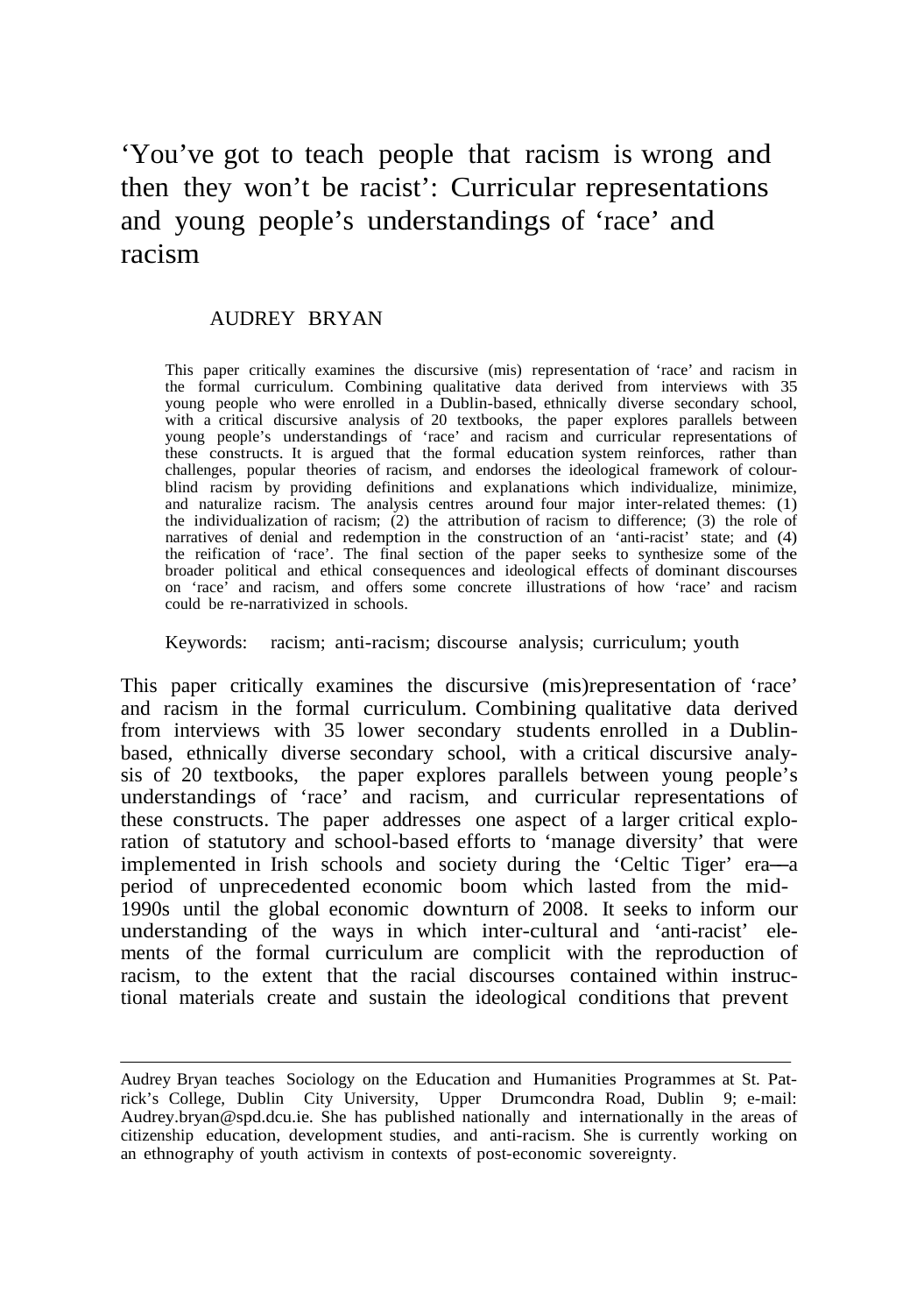many whites and some minorities from recognizing––or taking action to redress– –ongoing racial inequality, while giving the impression that they are tackling racism head on by addressing and condemning specific forms of racism (Forman and Lewis 2006).

The first section of the paper presents a brief overview of some of the key concepts and theoretical approaches informing the research. This is followed by an overview of the methods employed to explore representations and understandings of 'race' and racism in schools. The analysis focuses on four major inter-related themes: (1) the individualization of racism; (2) the attribution of racism to difference; (3) the role of narratives of denial and redemption in the construction of an 'anti-racist' state; and (4) the reification of 'race'. The final section of the paper seeks to synthesize some of the broader political and ethical consequences or ideological effects of dominant discourses on 'race' and racism, and offers some suggestions for how we might re-narrativize 'race' and racism in schools.

## The reification of 'race'

The term 'race' became popularized during the 19<sup>th</sup> century as part of the broader pseudo-scientific project of biological racism which divided human beings according to physical differences or 'phenotype', such as skin colour and biological ancestry, to develop the theory of supposedly distinct superior and inferior human 'races'. Since the 1970s, academics and activists concerned with 'race' and racism have produced a range of sustained political, scientific, and sociological critiques refuting the belief in the existence of discrete human 'races', and the associated idea that 'race' is a scientific or biological 'fact', a reified object or 'thing' that can be measured as it were a real entity (e.g. Apple 2001, Warmington 2009). The belief that 'race' is a social construct is now so widely accepted among the anti-racism scholarly and activist communities that the pseudo-scientific claim that 'race' exists as an objective, biologistic fact has been reduced 'to something bordering occult status' (Warmington 2009: 282).

The idea that 'race' is a social construct draws attention to the idea that 'race' is a social-historical construct which was used to justify imperialistic regimes and practices, and to enable the exploitation and subordination of blacks by whites. Modern race-thinking emerged as the ideological justification for the Atlantic slave trade; in order to legitimate a system of a "racialized 'justice'", which placed slaves outside the realm of human rights, phenotypical differences were used to categorize human beings into distinct, fixed bio-cultural 'types' which were seen to be indicative of a hierarchy of racial superiority and inferiority (Warmington 2009: 285). Despite its status as a socio-historical construct lacking any kind of scientific credibility, the ongoing and pervasive effects of racial ideology are all too real, such that 'race' remains a 'persistent social fact', at the level of lived experience and social organization (Warmington 2009: 284). In other words, as Warmington (2009) reminds us, while the concept of 'race' may be unreal, its manifestations, in the form of racist practices within schools, the media, the labour market and so on are all too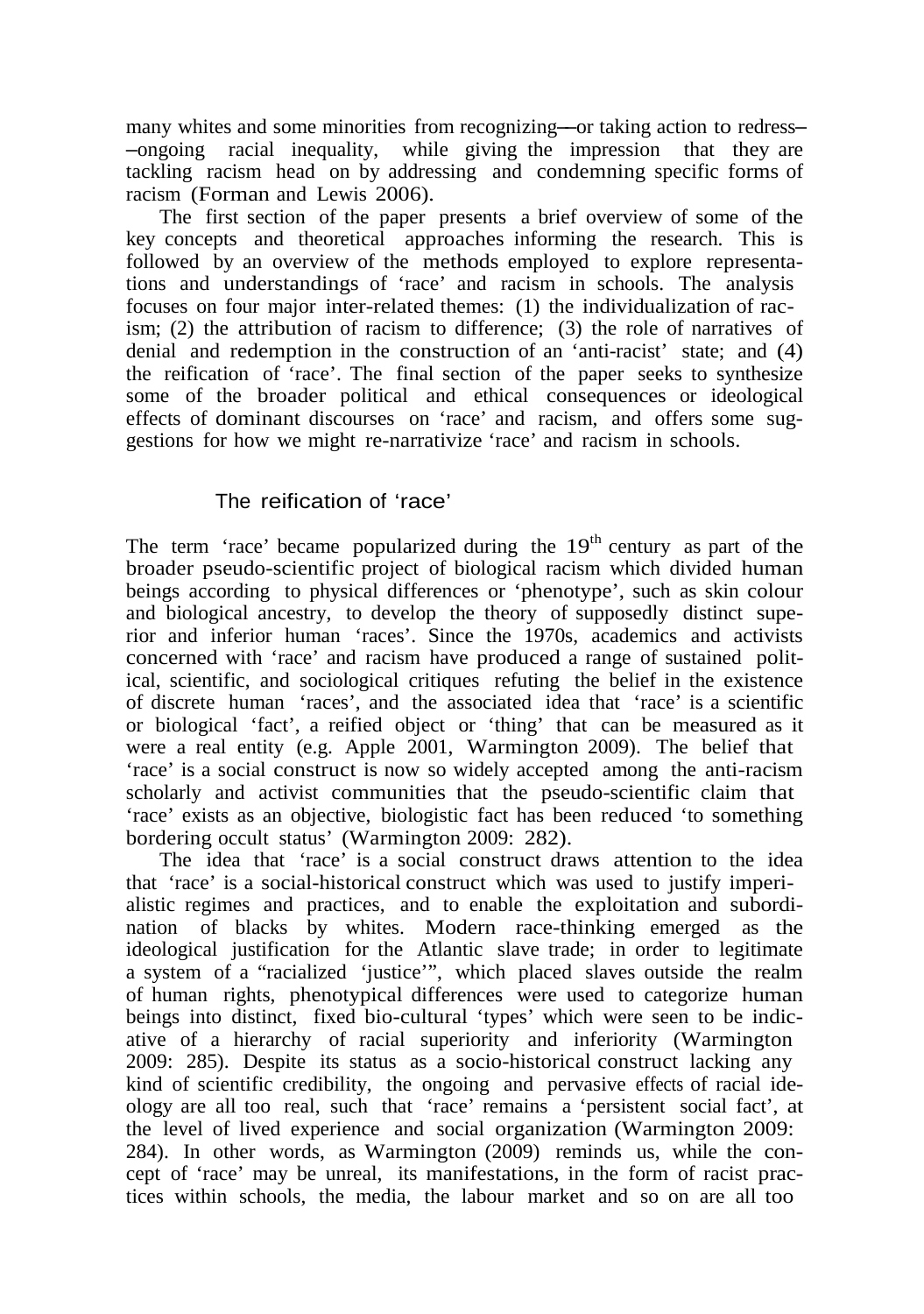real. This paper seeks to illuminate some of the ways in which the school curriculum––even those elements which purport to teach explicitly about and against racism––is saturated with racialized discourses which individualize and deny racism, falsely attribute racism to cultural difference, and reify 'race'. While this paper focuses on the recent emphasis devoted to inter-cultural education in an Irish context, the findings are reflective of a broader and persistent pattern of the (mis)representation of 'race', racism, and racialized 'Others' in school curricula, which have been documented in geographical contexts with much longer histories and official policies on multiculturalism, such as Canada, the US, and Australia (e.g. Sleeter and Grant 1991, McCarthy 1993, Rizvi 1993, Montgomery 2005). This corpus of work underscores the acute need for radical alternatives to existing multi-cultural educational strategies and content that conceive of the project in far more critical and emancipatory terms.

### The banality of racism

The paper is further informed by a number of discrete yet related theoretical and analytical perspectives including: critical race theory (CRT), whiteness studies, critical multiculturalism, and anti-racist education—all of which share certain fundamental understandings of racism and how it operates in society. Each of these perspectives is highly critical of mainstream, liberal versions of multiculturalism and official multicultural policies which fail to foreground anti-racism, to problematize white identities, or to specify how racism might be alleviated though multicultural policies and practices. These perspectives also share the view that racism is a system of power and exploitation which works to advantage whites and to oppress minoritized groups on the basis of their ethnicity, culture, skin colour, etc. Unlike dominant understandings of racism which tend to recognize only obvious and crude acts of racism, those working within the critical multiculturalist, anti-racist, whiteness, and CRT traditions are equally, if not even more concerned with the subtle and hidden racialized processes which have the effect of discriminating against minorities, regardless of their stated intent (Gillborn and Youdell 2009). Education, as a social institution which plays a crucial and very direct role in determining people's life chances, is deeply implicated in the production of institutional and everyday or 'business-as usual' forms of racism which permeate school life (Delgado and Stefancic 2000: 16, cited in Gillborn and Youdell 2009). These include: ability-grouping practices in which minority students are over-represented in lower 'streams', 'tracks', or 'sets'; selection procedures which disadvantage ethnic minority students, and assessment structures which do not merely record educational inequality but actively produce it (Gillborn 2006).<sup>1</sup> These practices are supported by a number of ideological frameworks, such as 'colour-blind racism', which maintain that racial discrimination has all but disappeared, and deny the salience of 'race' and the pervasiveness of racism in people's everyday lives (Bonilla-Silva 2002). Those scholars who are critical of mainstream educational efforts to alleviate racism, point out that while state-sponsored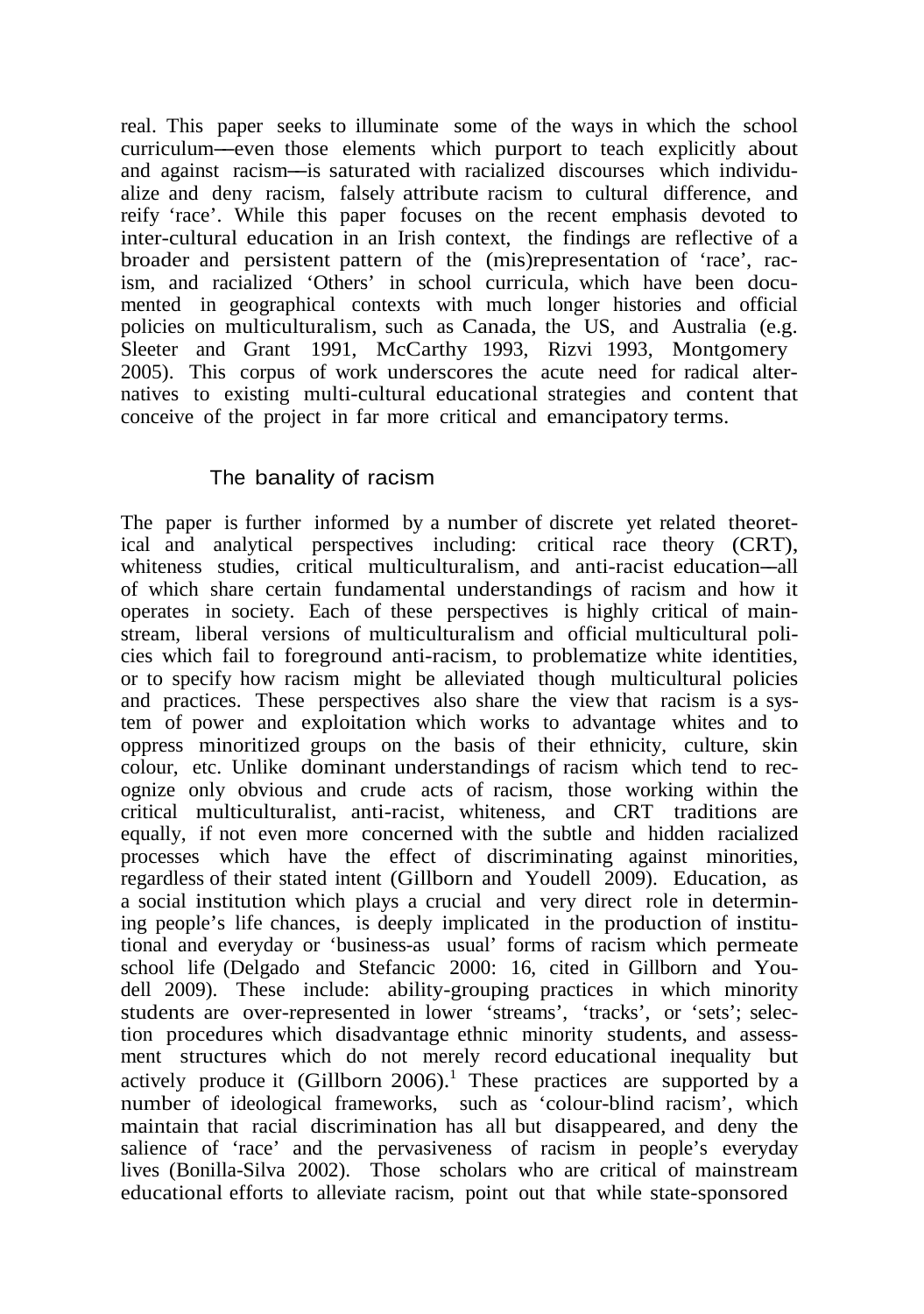school curricula 'educate' students about racial disparities, they fail to encourage students of all racial backgrounds to critique white domination, to critically engage them with analyses of institutional racism, or to highlight the problems associated with colour-blind discourse (Leonardo 2004). This failure to interrogate the multi-dimensionality of contemporary racism and the subtleties and dynamics of white supremacy supports the illusion of meritocracy, according to which different outcomes for racially minoritized groups can be 'explained'––not by racial discrimination––but by their cultural deficiencies, such as a lack of motivation or 'ability' (Forman 2004).

This paper seeks to contribute to the literature concerned with increasingly subtle forms of contemporary racist expression in schools and society through an examination of banal manifestations of racisms as they are produced in textbooks designed for use with secondary school students. Specifically, it explores the correspondence between these subtle curricular forms of racism and the ways in which young people themselves construct and articulate ideas about 'race' and racism. This critical exploration of young people's interactions with the formal curriculum took place during an era of unprecedented economic prosperity and a corresponding dramatic increase in the numbers of migrant children attending Irish schools.<sup>2</sup> The next section discusses how inter-cultural education evolved as the preferred philosophical and strategic approach to the increasing diversification of Irish schools and the broader society during this period of intense socio-economic change.

# 'Planning for diversity'

While political leaders in countries with much longer histories of migration such as the UK, Germany, and France have recently declared that multiculturalism has 'failed' and that minoritized groups need to 'integrate' and accept dominant social, cultural, linguistic, and religious values and practices, in Ireland, the debate about multiculturalism is still very much in its infancy. The first official intercultural and anti-racist strategies or policy documents did not come into existence in Ireland until 2005. As a relatively poor peripheral European country with a history of strong and sustained emigration, limited employment opportunities, and no traditional colonial ties to core economies, immigration and multiculturalism had been largely absent from the Irish political and educational agenda. The trend of immigration that accompanied the Celtic Tiger economy––the largest economic boom ever experienced in the history of the Irish State, which lasted from the mid-1990s until the global economic downturn of 2008––resulted in a newfound emphasis on issues related to cultural diversity and interculturalism, as well as rising levels of public concern about, and negative sentiment towards, migrants in Ireland (Garner 2004, Hughes et al. 2007).

In January 2005, the Irish Government launched its first ever National Action Plan Against Racism titled Planning for Diversity (Department of Justice, Equality and Law Reform 2005).<sup>3</sup> In the same year, the National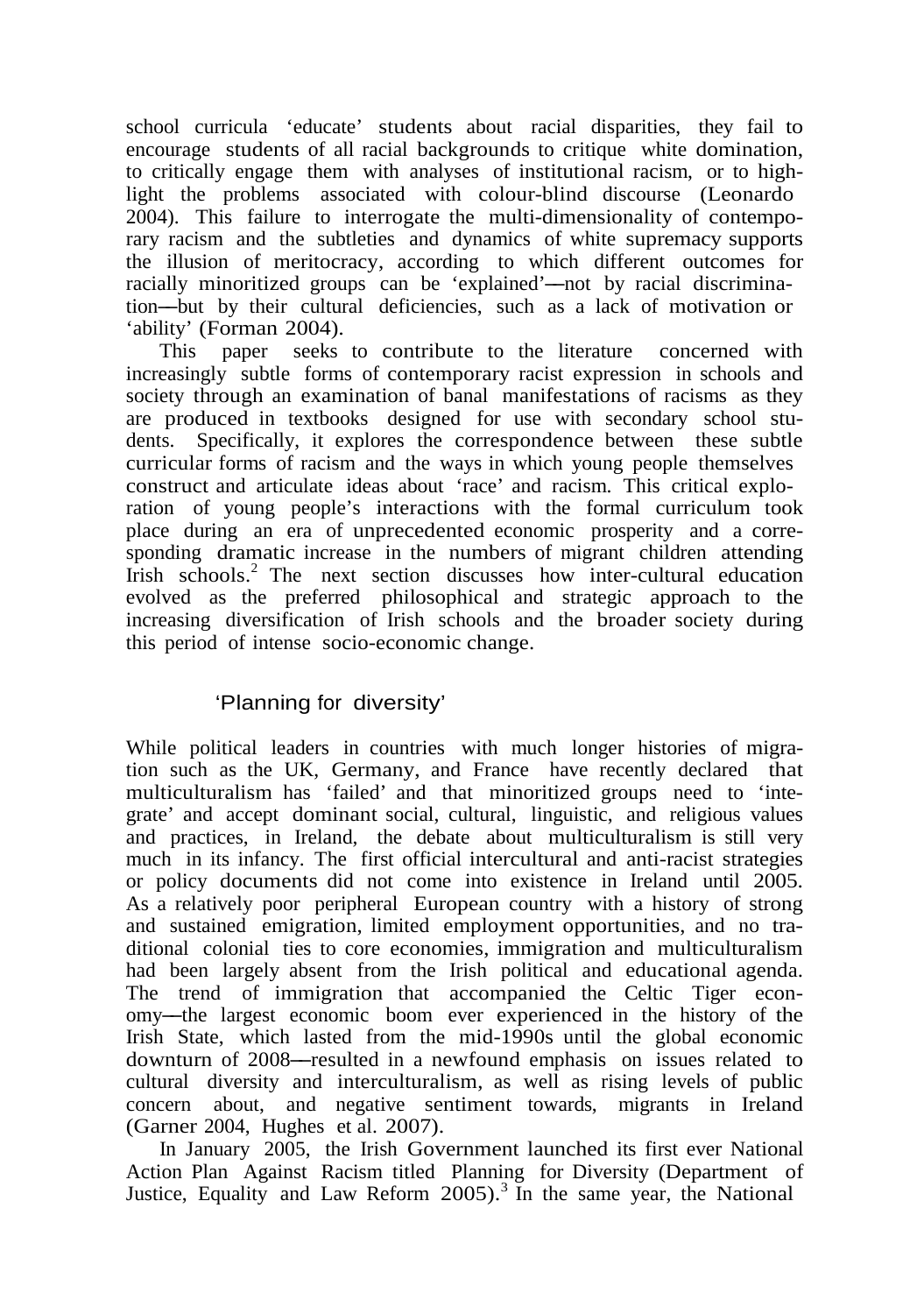Council for Curriculum and Assessment (NCCA)––a statutory body with responsibility for advising the Minister for Education on curriculum and assessment issues––produced intercultural education guidelines for schools, which offered suggestions on how the existing curriculum could be 'mediated' and 'adapted' 'to reflect the emergence of a more culturally diverse society in Ireland' (Department of Justice, Equality and Law Reform 2005: 110). Intercultural education is defined as a 'synthesis of the learning from multicultural and anti-racist education approaches that were commonly used internationally from the 1960s to the 1990s' (NCCA 2005: 6), but is explicitly identified as being distinct from, and preferable to, multicultural education. Whereas multiculturalism is seen to be concerned with celebrating diversity and promoting positive interaction between different cultures, inter-cultural education is seen to have a more explicitly transformationist agenda that seeks to overcome racial inequalities (NCCA 2005). 4 The inter-cultural guidelines define inter-cultural education as 'education that respects, celebrates, and recognizes the normality of diversity in all aspects of human life, promotes equality and human rights, challenges unfair discrimination, and provides the values upon which equality is built' (NCCA 2005: 169). Specifically, it is argued that intercultural education can 'help to prevent racism' by enabling students to develop 'positive emotional responses to diversity and an empathy with those discriminated against', and by enabling them to 'recognize and challenge discrimination and prejudice where they exist' (NCCA 2005: 21).

In practice, superficial attempts to 'recognize' and 'celebrate' diversity––reflective of what Troyna and Williams (1986: 24) described as the 'three S's' (saris, samosas, and steel bands) approach––have thus far been the dominant response to diversity in Irish schools. Moreover, the intercultural guidelines are reflective of a benign form of multiculturalism, with an associated emphasis on 'content integration' (Banks 1981) which has been heavily criticized for its idealistic and naïve focus on culture and the need to recognize difference at the expense of broader structural and material concerns (May 2009). The problems associated with this 'add diversity and stir' logic as it has been applied in other countries have been well documented (e.g. Mohanty 2003, Roman 2003).<sup>5</sup> This paper seeks to augment these critical perspectives by problematizing specific representations of 'race' and racism within the curriculum and their relationship to young people's own understandings of these issues. Identifying parallels between young people's understandings of 'race' and racism––and how racism is articulated within the formal curriculum––I seek to demonstrate how the formal education system reinforces, rather than challenges, popular theories of racism, and endorses the ideological framework of colour-blind racism through definitions and explanations which individualize, minimize, and naturalize racism (Bonilla-Silva 2006).

While suggesting that the curriculum is implicated in the persistence of racial inequality, it is not my intention to imply a simplistic cause and effect argument that young people's understandings of racism are derived solely from what they learn in school textbooks. As Rizvi (1993) maintains, by the time children enter school, at age 4 or 5, they are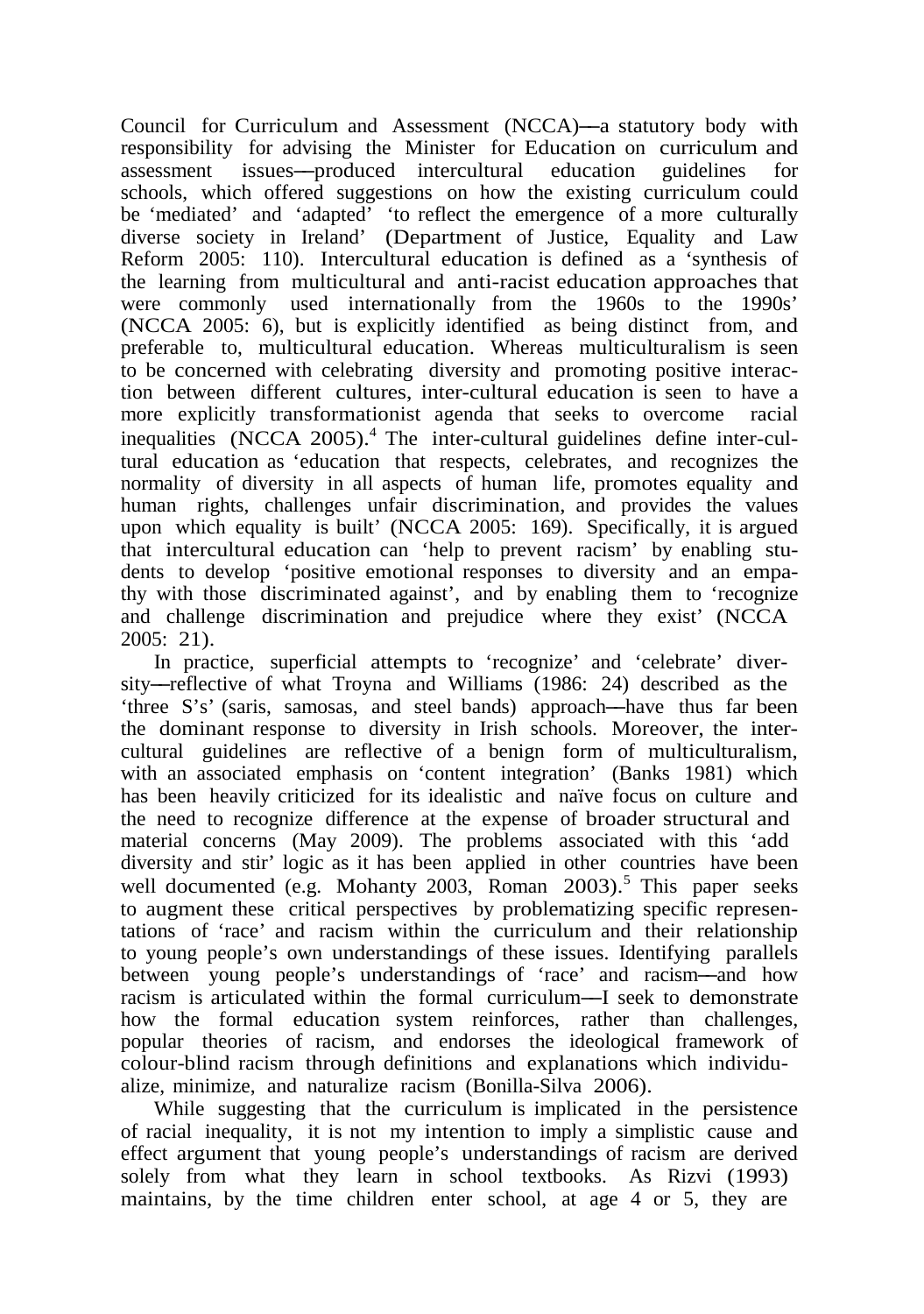already familiar with, and engaged in, certain ideological practices of popular racism; nor do these 'common-sense' understandings of race or racism necessarily rely on institutional support for their continuation. Yet, while neither textbooks nor the curriculum in and of themselves determine what is taught and learned in and through schools, the dominance of textbooks and their presence in the curriculum and classroom practice endows them with what Rizvi (1993) terms an effective steering capacity which steers readers towards certain interpretations, while steering them away from others. Thus, the curriculum––and the textbook as the major conduit of this curriculum––'screens in and out' certain ideas and realms of knowledge, providing selective access to ideas and information which predispose students to think, act, and imagine themselves and others in certain ways, while foreclosing other ways of thinking, imagining, being, or acting (Sleeter and Grant 1991: 75). Sleeter and Grant (1991: 97) express the significance of textbooks, and their relationship to students' attitudes, understandings, and actions as follows:

Many students may internalize what they are taught in textbooks, although others may marginalize it within their own thinking or reject it outright. But even if students forget, ignore, or reject what they encounter in textbooks, textbook content is still important because it withholds, obscures, and renders unimportant many ideas and areas of knowledge.

Drawing on these theoretical arguments about the screening and steering capacity of textbooks, and of the relationship between curricular knowledge, power, and action, offered by scholars such as Anyon (1978), Rizvi (1993), and Sleeter and Grant (1991), I seek to demonstrate the ways in which dominant understandings of 'race' and racism presented in the Irish curriculum preclude the kinds of analyses which are required to effectively redress racism in all of its forms––subtle or otherwise––within the context of a racialized social system (Bonilla-Silva 1997).

## Methodology

This paper draws upon a larger, qualitative critical ethnographic case study of a large, ethnically diverse secondary school located in a middle class suburb of Dublin called Blossom Hill College (BHC), and its efforts to implement a policy of 'positive inter-culturalism'. 6 The school is situated within one of the most densely populated immigrant 'postcodes' or 'zip codes' in Ireland, and has been characterized by rapid urban expansion as well as social and cultural transformation. BHC was chosen as a research site because it has been identified as a model of best practice where issues of inter-culturalism, inclusivity, and equality are concerned.<sup>7</sup> At the time of the research, approximately 10% of the student body was characterized as 'international', a term which reflected a policy decision taken by the school administration to emphasize the extent to which 'international students are seen as a positive part of Blossom Hill'. The term international was deemed preferable over the term 'non-national', which is the expression often applied to migrants in the media, as well as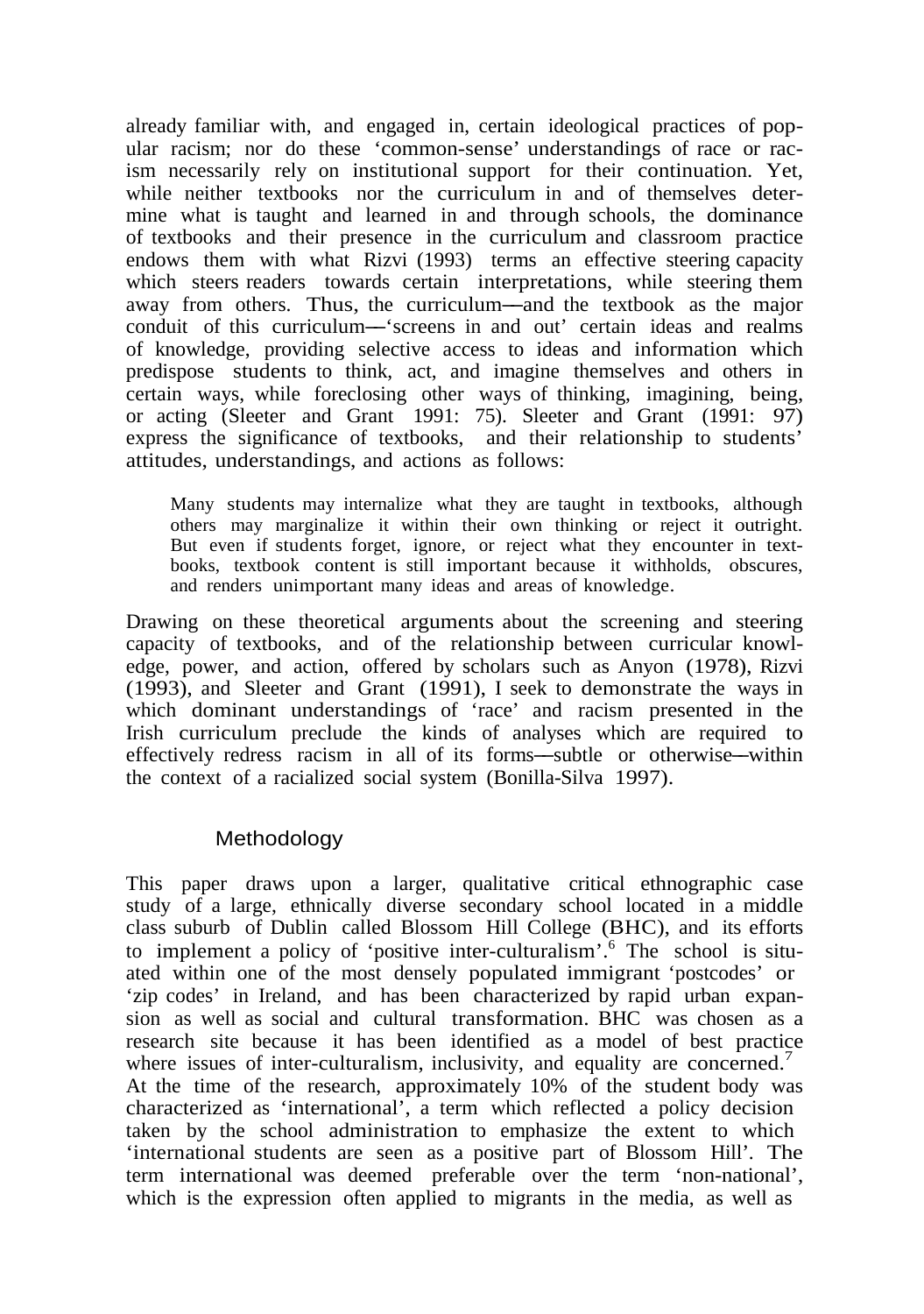in political and public discourse. BHC's location, combined with its 'best practice' status, make it a useful case study from which to examine the philosophy and practices of inter-cultural education in Irish schools.<sup>8</sup>

While the larger study comprised an analysis of national anti-racism and inter-cultural policy documents and instructional resources, as well as observations of school events, classroom lessons, and interviews with school personnel, the present paper focuses exclusively on data derived from in-depth and small group interviews with 35 lower-secondary students from BHC (who ranged in age from 12–16 years), 20 of whom were 'international students' or migrants. 9 While only 10% of the overall study body was classified as 'international' by the school administration, 'international' students were 'over-represented' in the study because understanding the lived experiences of students of migrant origin was a central focus of the research. Informants were chosen primarily on the basis of their willingness to participate in the study. Because I did not have access to an interpreter, only those 'international' students with sufficient proficiency in English were asked to take part in the research. In addition to those 'international' students whom I got to know through the Language Support Department, where I volunteered as an English language tutor 1 day per week, I also approached specific students I had observed in class to ask them if they would be willing to be interviewed, in an effort to obtain a cross-section of perspectives and participants.

Separate, but overlapping interview protocols were designed for racialized majority and minority students, covering a range of topics, including: the meanings that students and teachers ascribed to Irish national identity; to 'race', racism, and anti-racism; their views on the curriculum and its treatment of cultural diversity; their perceptions of the extent to which racism existed at their school; the forms that it took and their experiences of it, and their impressions of intercultural practices at BHC.<sup>10</sup> This was juxtaposed with a discourse analysis of textbooks used by the participating students to examine the relationship between young people's understandings of 'race', racism, and diversity and curricular representations of these issues, by relating students own articulations with those to which they are exposed in school texts.<sup>11</sup> In other words, while the curriculum analysis does not comprise an exhaustive analysis of the junior certificate syllabus, its purpose was to provide illustrative discursive data from those academic subjects which have been identified as lending themselves directly to a consideration of issues pertaining to inter-culturalism.<sup>12</sup> A total of 20 textbooks were subjected to critical discourse analysis (Fairclough 1995); deconstructing those elements of the texts that explicitly or implicitly addressed issues pertaining to racism, anti-racism, or inter-culturalism, I identified rhetorical strategies and semantic patterns that were employed in the mobilization of particular understandings of inter-culturalism and its articulation with the Irish nation. In so doing, I examined various degrees of presence or absence in the texts, such as 'foreground information' (those ideas that are present and emphasized), 'background information' (those ideas that are explicitly mentioned but de-emphasized), 'presupposed information' (that information which is present at the level of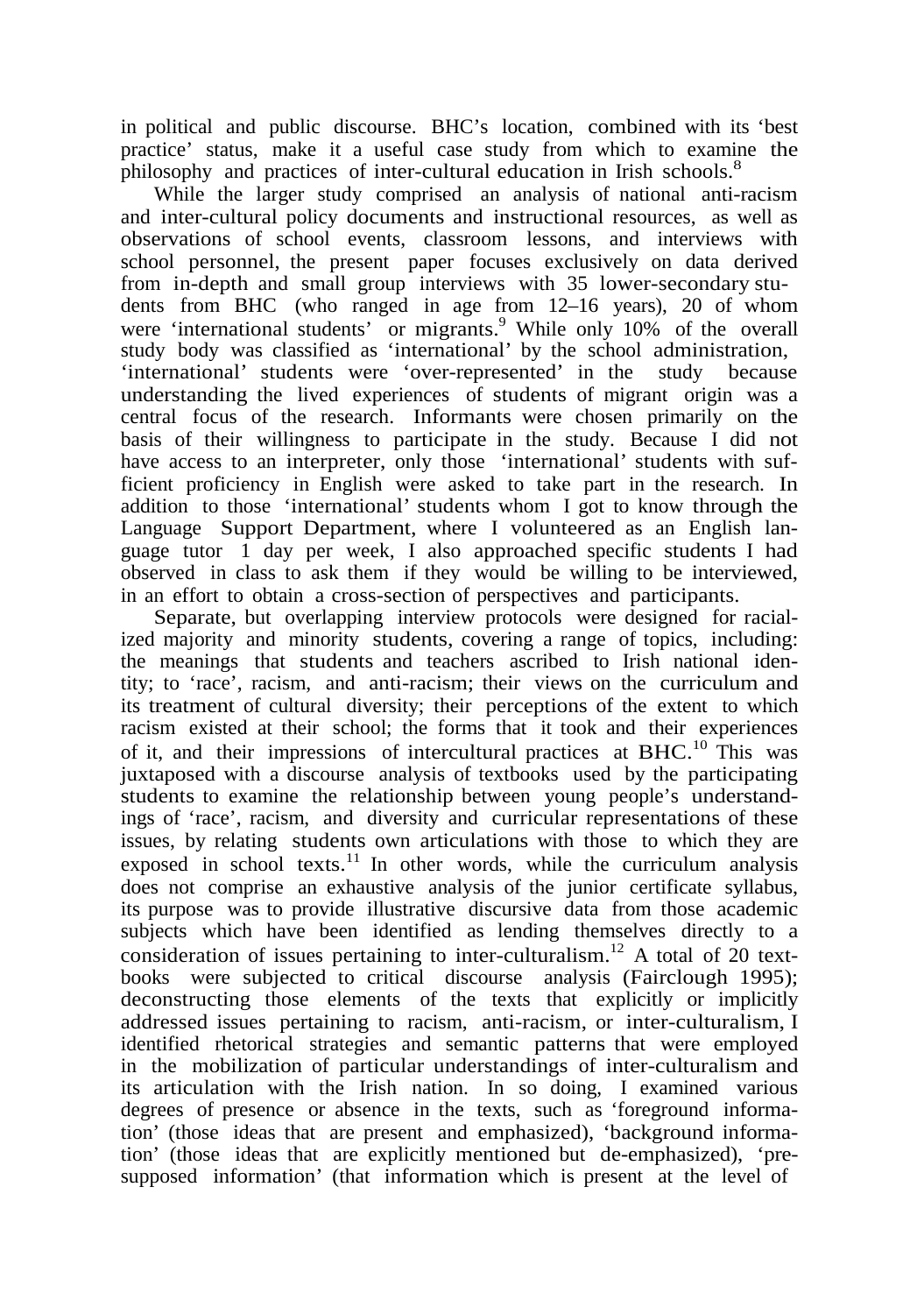implied or suggested meaning), and 'absent information' (Fairclough 1995).

In the interests of manageability, the analysis of curriculum materials was bounded by a consideration of only five 'junior certificate' subjects: English (six texts), History (one text), Geography (one text), Religious Education (RE) (four texts), and Civic, Social, and Political Education (CPSE) (six texts). Moreover, because the expressed aims of CSPE are so closely aligned with the goals of inter-cultural education, I elected to analyse all six CSPE textbooks that were in print at the time, as well as a number of supplementary CSPE resources with an explicit focus on issues of cultural diversity. The textual analysis of other subject areas was more selective and strategic, focusing only on those required textbooks used by students attending BHC whose classes I observed or interacted with. While the analysis therefore cannot be seen to be representative of the entire corpus of textbooks in use within the school system, textbooks published by all of the major textbook publishers were included in the selection of texts examined. Notwithstanding the presence of inconsistences, contradictions, and exceptions, within and between different texts, commonalities observed across different publishers and subject areas, and the degree to which they mirror official and public discourse on interculturalism (see Bryan 2009 a, b), suggest that there exist dominant 'storylines' about diversity in Ireland, which are not merely semantic, but also pragmatic (Parker 2010). Data analysis of both interview and documentary data was informed by a series of analytic questions such as: what vision of the Irish nation is intoned in these discourses? What meanings of inter-culturalism are invoked? To what extent does the privileging of one meaning attached to a particular concept or idea serve to silence or suppress other interpretations? Triangulation techniques, which identified points of connection or discrepancy between the curricular documents and student interviews, were employed to facilitate a comparative analysis of textual and interview data. The next section identifies four discrete, yet overlapping discursive elements of the formal curriculum which are reflective of, and which endorse, the ideological framework of colour-blind racism, and its associated individualization, minimization, and naturalization of racism (Bonilla-Silva 2006).

## Analysis

### The individualization of racism

As articulated by Doane (1996: 38), racism is a 'contested concept', and different definitions and interpretations of this concept have a range of different discursive as well as material consequences. As outlined above, the theorization of racism adopted here draws from CRT and related fields which conceptualize racism as a pernicious and multi-faceted system of power and dominance which exists to secure and protect the privileged status of whites in societies that allocate differential economic, political, social, and even psychological rewards to groups along (socially con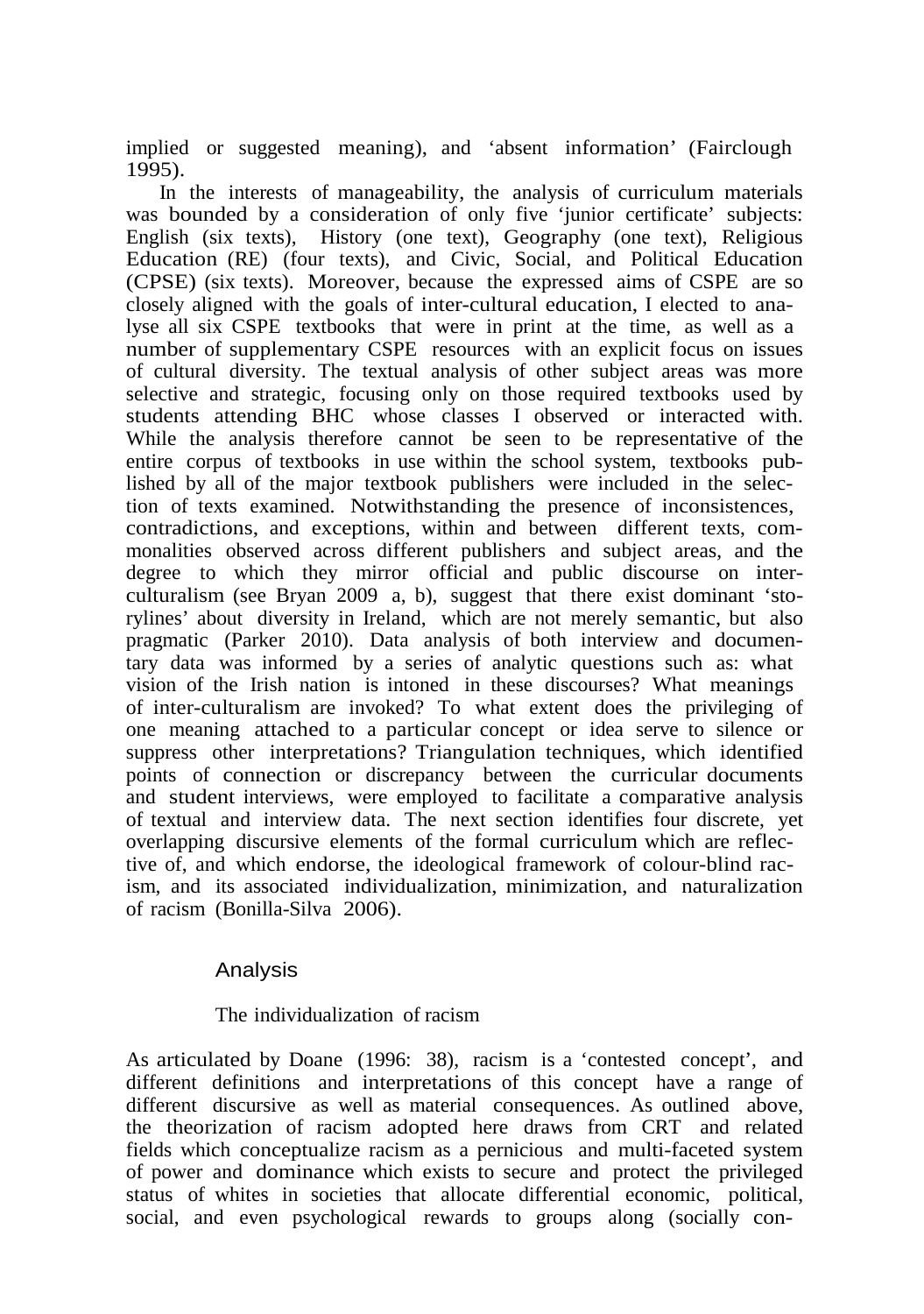structed) racial lines (Bonilla-Silva 1997). Racism can be exhibited through extreme, obvious acts of violence or discrimination, or it can take more subtle forms, rooted in colour-blind ideology, racial apathy, or 'business-as-usual' forms of racism which have racist consequences, even if this is not their intent. Despite its multi-facetedness, racism was almost always narrowly defined in school texts as a set of ideas or beliefs, and was associated with prejudicial attitudes and/or beliefs of superiority which may cause individuals to discriminate against racialized minorities (Bonilla-Silva 1997). Definitions of racism which located it within a discrimination framework were also common in the texts I examined, as were those which emphasized ideologies of racial superiority and inferiority and overt racial practices and blatant displays of racism. CSPE text Impact! (Barrett and Richardson 2003: 182), for example, defines racism as a form of discrimination faced by ethnic minority groups, which is 'based on the false belief that some "races" are superior to others', while History text, The Past Today (Lucey 2002:  $352$ )—in a section on fascism and World War II––defines racism as 'the belief that some races are superior to others'. Similarly, many of the students I interviewed at BHC defined and discussed racism in terms of discrimination based in beliefs of racial superiority/inferiority:

AB: If I was to ask you to describe racism or define racism, what would you say?

Ana: Hate. That is the first thing that comes in your head. Hate. If you were to ask any of the people, well at least any of my friends, they would just go 'hate' and thinking you're the best, this kind of stuff. That is the way I see it! (Ana, female, 14, white, Romanian, individual interview)

Racism? Hmm, pretty much not treating anyone equal. Discrimination against sex, age, or whatever you want. Particularly skin colour, you know. (Milan, male, 15, white, Bosnian, Muslim, individual interview)

Young people's descriptions of racism were generally highly reflective of broader curricular silences about the social and systemic nature of racism or the structured nature of white advantages (Bonilla-Silva 1997, Roman and Stanley 1997). Mirroring how racism was portrayed in their school texts, participants typically attributed racism in society to individual ignorance, a lack of appreciation or awareness of other cultures, or as a natural response to perceived or inherent difference.

Yeah, like people only started coming in to Ireland as immigrants in the last [decade] since the Celtic Tiger. And Britain and America have had them for decades, you know. And a lot of people are coming in, so immigrants are blended into their society already well long before us so, we're still getting used to that. (Michael, male, 16, white, Irish-born, Catholic, focus  $\text{group}^{13}$ 

Well if the person doesn't know about that say if they are from, I don't know, Bosnia, and if they don't know about what the culture is in Bosnia, they probably think they are different or they don't appreciate their culture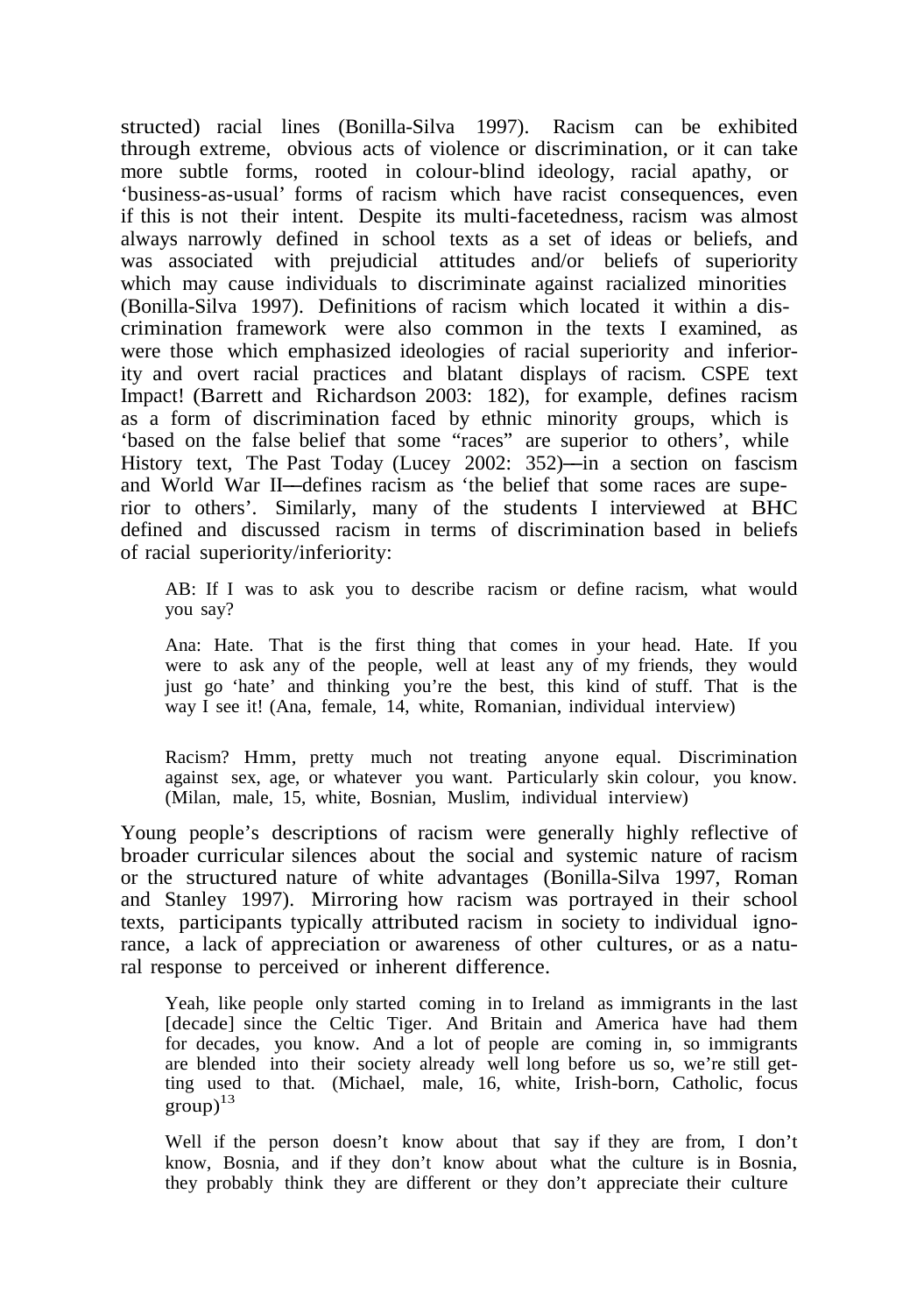bly like understand them more or whatever. (Karen, female, 14, white, Irish-born, Catholic, focus group)

Consistent with the ideological framework of colour-blind racism, textbooks advanced restrictive understandings of racist behaviour which reduced it to individual, easily identifiably racist acts:

Racist behaviour can take many forms. For example:

Leaving a person out or snubbing them because of their race, colour, national or ethnic origins.

Making jokes or hurtful remarks or insults about a person.

Physically hurting or threatening a person. (Barrett and Richardson 2003: 182)

In a section marked 'racism' in CSPE text, Connected 2 (deBurca and Jeffers 1999: 125–126), a Ugandan woman––Jumaa Aupai––who had lived in a 'friendly and welcoming' Ireland in the 1980s, describes her experiences as a tourist there over a decade later.

On city streets, we were pushed. People said things like, 'Why don't you go back to where you came from?' or 'Dirty nigger' and 'Lazy spongers'. In a shop, we waited to be served while 'white' people who had come in later than us were attended to. At the airport, we were questioned about … how long we would be staying. I did not notice any 'white' people being stopped. (deBurca and Jeffers 1999: 126)

The narrative continues with an explanation for the 'change in attitude' towards Jumaa which attributes the growth in racism to the 'great increase' in the 'number of immigrants' and the 'problem' of illegal immigration into Ireland in recent years.

My friends explained that the number of immigrants had increased greatly in the previous few years and that there was a problem with people entering the country illegally. That certainly explained the change in attitude but I still felt very sad. (deBurca and Jeffers 1999: 126)

The portrayal of racism as an individual phenomenon which takes the form of overt discriminatory practices on the part of 'prejudiced' people who believe themselves to be superior to other 'races', or as a response to 'illegal' immigrants, precludes any analysis of structural racism, because it locates it within individuals, not social institutions (Bonilla-Silva 1997). On the other hand, theorizations of racism which emphasize its structural basis suggest that racism is not confined to the realm of individual prejudicial attitudes or practices, but also resides in social structures that systematically disadvantage certain groups of people on the basis of their 'race' (Rizvi 1993). The individualized analytic framework does not lend itself to a consideration of the privileges whiteness bestows upon whites themselves, and how this impacts negatively on those who are racialized as other than white (McIntosh 1990, Garner 2007). Whiteness scholars contend that discourses on 'race' and anti-racism cannot be divorced from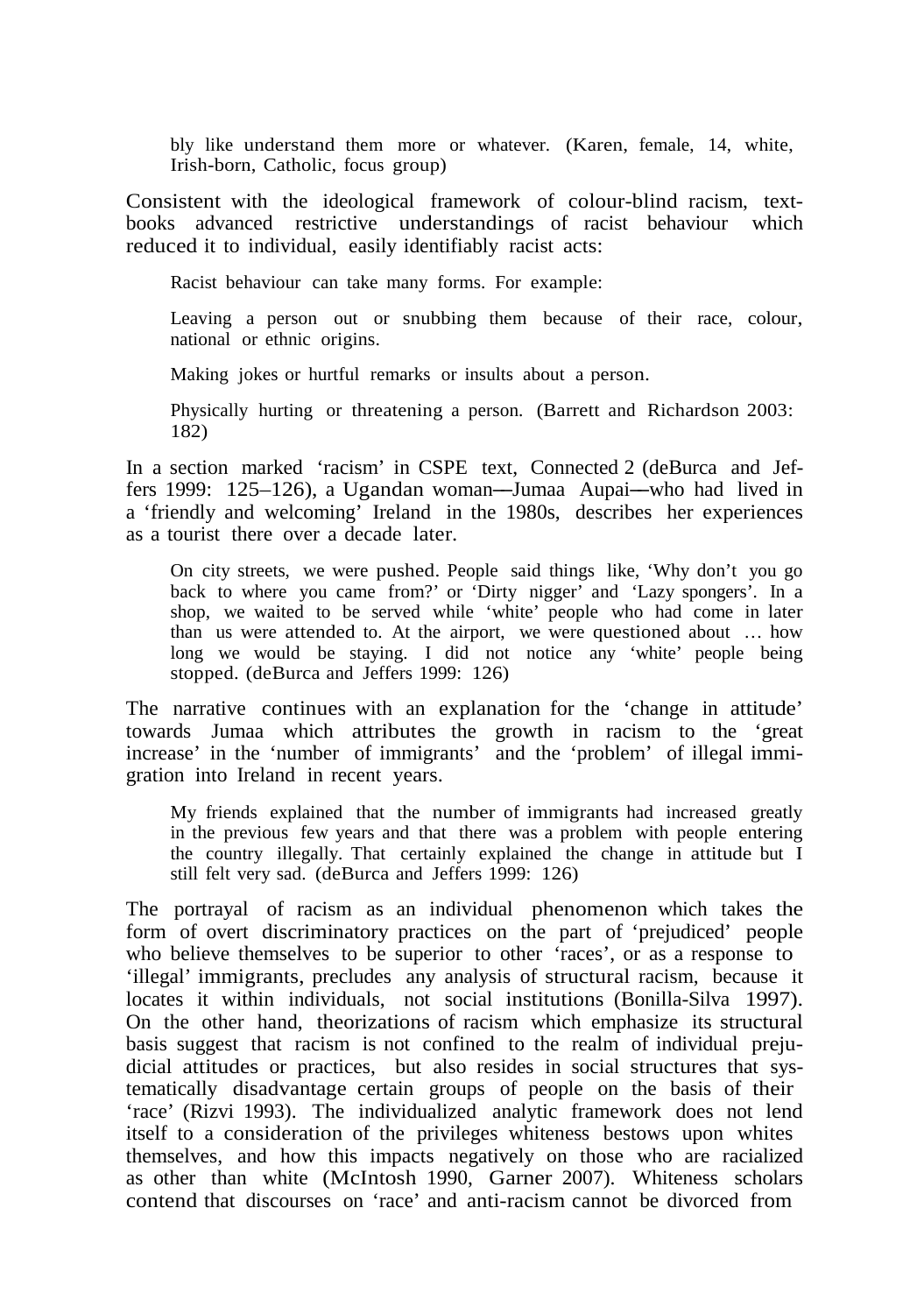a consideration of white identities and white privilege, states of being which are rendered invisible through the very 'anti-racist' discourses which document the disadvantages of those who are racialized as Other. In fact, in most of the descriptions of racism supplied in school texts, the agents of racial discrimination are not named, with one text, for example, describing 'racists' as members of 'the group to which the racist belongs' (Boyle and Boyle 2005: 296). This failure to name the agents and beneficiaries of racism arguably promotes a universalist view of racism––the position that anyone can be racist––which implies that whites can just as easily be victims of racism. As argued by Doane (2006: 269), 'the claim that racism is universal … removes from whites the burden of responsibility for past and present racism and even enables assertions of white victimisation'. This universalist perspective fits very neatly with the view that racism is merely a matter of individual hatred, stereotyping or unequal treatment (Doane 2006).

Recognition of the structural dimensions of racism is further precluded by curricular accounts which present racism as antithetical to the Irish nation and which attribute negative reactions to 'newcomers', to 'fear of strangers or lack of understanding of others'.

There are over 160 different nationalities living in Ireland. Ireland has undergone many changes in recent years. Our society is now a multicultural society. Irish people have always been known for their generosity and their friendly and welcoming spirit. Fear of strangers or lack of understanding of others could spoil this spirit. (Barrett and Richardson 2003: 182)

This account of Ireland's 'newfound' multiculturalism suggests that racism can be attributed to individual psychological factors, based in fear or lack of understanding of other cultures, customs, and norms. Describing Ireland as only having recently become multicultural presumes cultural homogeneity as the norm in Irish society. This has the effect of abnormalizing diversity––by proclaiming it as a new and aberrant phenomenon, and therefore implying that it is something which is at once unusual and alien to the Irish nation (Bryan 2008). Furthermore, the frequent association of racism with Ireland's 'newfound' multicultural status lends credence to the erroneous idea that racism is somehow the product of contemporary migration trends (Lentin 2002a). For example, New Complete Geography (Hayes 2003) attributes an increase in racially-motivated crime in major cities to the recent arrival of asylum seekers and 'other non-nationals'.

Racially-motivated crime has been on the increase in our major cities. Ignorance of and racist attitudes towards asylum seekers and other non-nationals have been largely responsible for such crime. (Hayes 2003: 266)

Young people's own descriptions of racist practices, like those in textbooks, tended to focus almost exclusively on individual racist acts, such as name-calling, snubbing, or avoiding someone on the basis of putative phenotypical or cultural differences.

Discrimination, what religion, and what country you were born in as well, like verbal (pauses), like even crossing the road, like if there is another per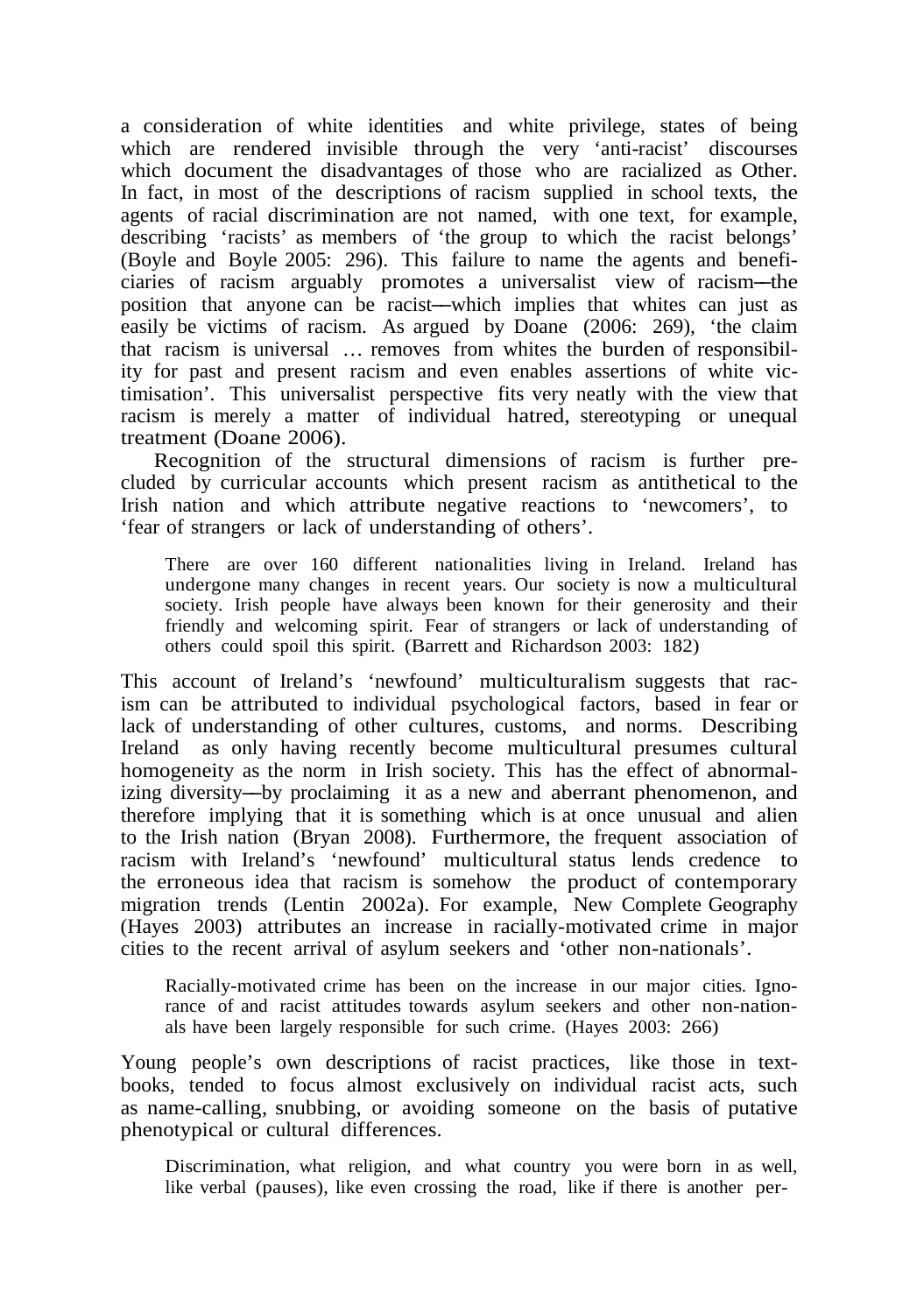son you don't like, you cross the road. (Kris, male, 14, white, Albanian, individual interview)

[Racism is] like white people think they're the best. And whoever they see … no offense, but they see black or brown people they're like calling them names or slagging [teasing] them and stuff. (Amel, female, 13, Muslim, Pakistani, individual interview)

Racism is like you are different to most of the other people. Like you are a different colour, nationality, and they annoy you about it. (Muhammad, male, 12, Pakistani, Muslim, individual interview)

On one level, it is understandable that students, particularly those who are racialized as other than white who have themselves experienced or witnessed overt or blatant displays of racism, such as name-calling or 'slagging' (teasing or mocking), etc., would express racism in these terms when asked to define or describe it.<sup>14</sup> However, the absence of alternative understandings of racism within the formal curriculum itself means young people will be far less likely to develop more dynamic and complex understandings of racism––let alone to challenge its more subtle, yet equally or in some respects arguably even more damaging forms. For example, lacking in both curriculum resources and student accounts are more subtle manifestations of racism such as racial apathy or indifference (Forman 2004). Racial apathy––which comprises indifference towards, or lack of engagement with, issues of racial and social inequality––has been identified as the form of racism in contemporary societies that is most responsible, in cumulative terms, for the endurance of racial inequality, because it endorses tacit acceptance of the racial status quo and prevents whites from acknowledging their own complicity with this system or acknowledging the need to take any kind of effective action against it (Wachtel 1999, cited in Forman 2004). Rather, the kinds of 'anti-racist' actions which are encouraged via the formal curriculum are typically undergirded by a logic which restricts the nature and causes of racism solely to the realm of individual ignorance and misunderstanding, and which pre-supposes that contact between members of different groups will result in a reduction of prejudice between these groups and an increase in positive and tolerant attitudes.

#### 'What can you do about racism?' Anti-racism in the curriculum

'Ten point codes' specifying what people can do to 'stop racism', including such simplistic solutions as 'teach[ing] children to respect different cultures', 'looking for opportunities to establish and strengthen your personal ties with local ethnic, religious and cultural minorities', and 'extending a hand of friendship to persons of different cultural backgrounds' featured in a number of the textbooks I analysed (Barrett and Richardson 2003: 183). These models of anti-racism, which target culturally dominant groups, perceive racism as a problem of ignorance or of not knowing any ethnic minorities, such that getting to know ethnic minorities will presumably lead to the understanding that 'they' are just like 'us' and will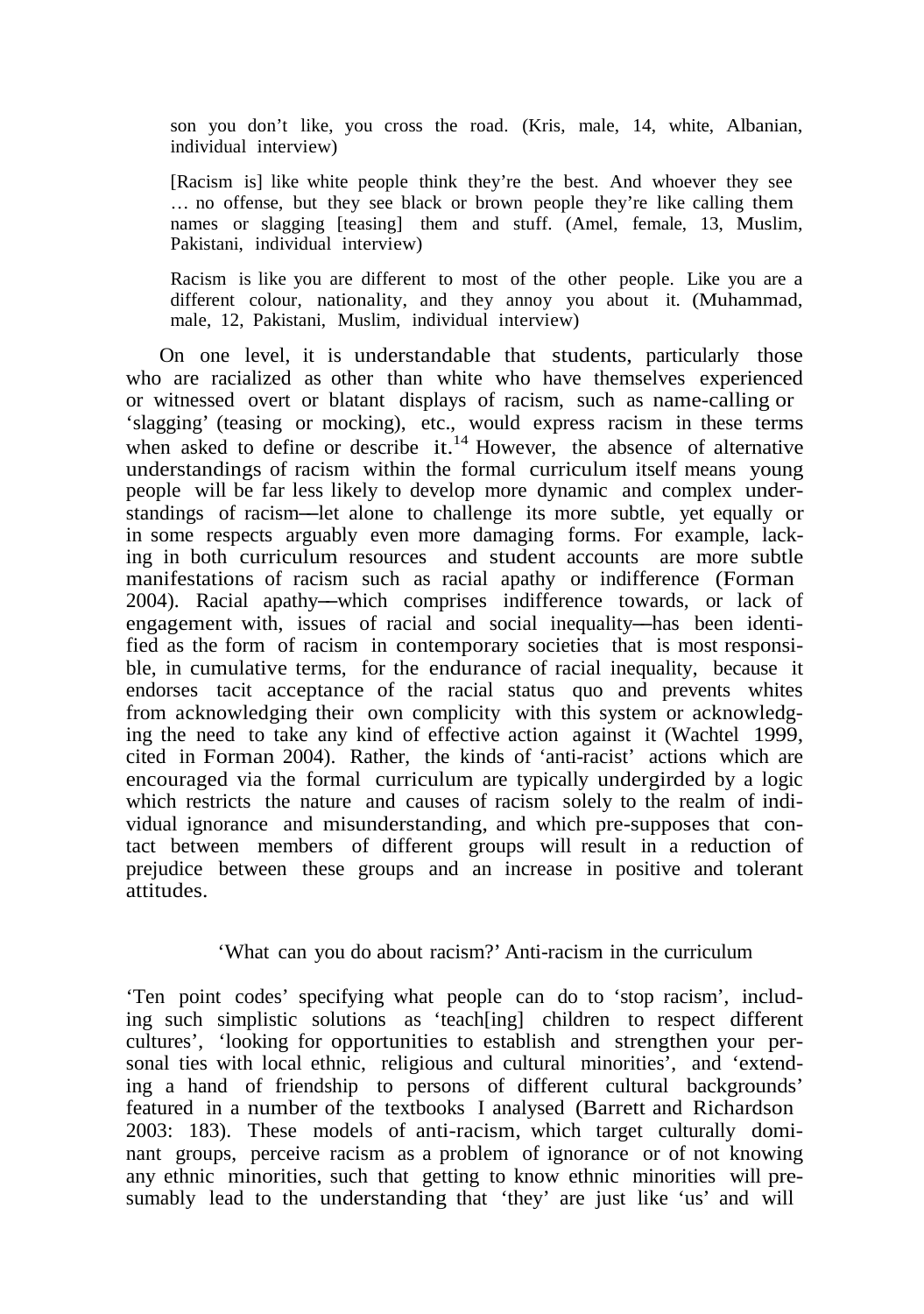result in an end to racial discrimination. Young people's perceptions about what can be done to ameliorate racism in society were highly reflective of the kinds of anti-racist 'solutions' proposed in school texts and within their own school environment.<sup>15</sup>

If everybody gets a chance to talk to the different people from different backgrounds and nationalities they would get a better understanding and they might get used to them. (Jason, 15, male, white, Irish-born, Catholic, focus group)

[Anti-racism] is about teaching people what is right and what is wrong. You've got to teach people that racism is wrong and then they won't be racist. (Michael, 15, male, white, Irish-born, Catholic, individual interview)

I think nowadays you learn … you kind of pick up on things. Like you learn that being racist is wrong. It's just like people probably learned back then that being racist is okay so that is what they think is right because they learned … they were told that, told that was right you know. So we are told that it is wrong now. (Laura, 14, female, white, Irish-born, Catholic, focus group)

Once again, these perceptions are consistent with the perception of racism as a problem of individual attitudes and behaviour, the logical consequence of which is to combat racism by 'educating' people to be more tolerant of difference.

#### Worrying about the nation

Hage (2003) contends that with the intensification of global capitalism and neo-liberalism, worrying about, i.e., being fearful about the fate of the nation, has become the dominant cultural form of relating to, and expressing one's belonging to, the nation. Hage (2003) relates this mode of relating to the nation to global capitalism's failure to distribute societal hope, or a sense of the possibilities that life has to offer. As hope increasingly disappears and material and psychological insecurity intensify for large sections of the population, resentment builds toward anyone perceived to being 'cared for' by the nation, such as asylum seekers and refugees. In this vein, a number of young people who participated in the study expressed racism––less as the product of individual ignorance or lack of understanding––but rather in terms of a broader nationalistic concern about the future of the nation or its 'own' inhabitants, including questions about who can legitimately claim ownership of, or belonging to, the nation. These accounts, which often implied that it was reasonable or understandable to hold negative beliefs about migrants, or positioned migrants as posing a threat to 'our country's' resources, jobs, cultural traditions, or independence, are reflective of the complex emotional investments and anxieties that often shape individuals' reactions to migration. Milan (who was born in Bosnia but who has been living in Ireland most of his life) recalls a classroom-based discussion which took place earlier that day: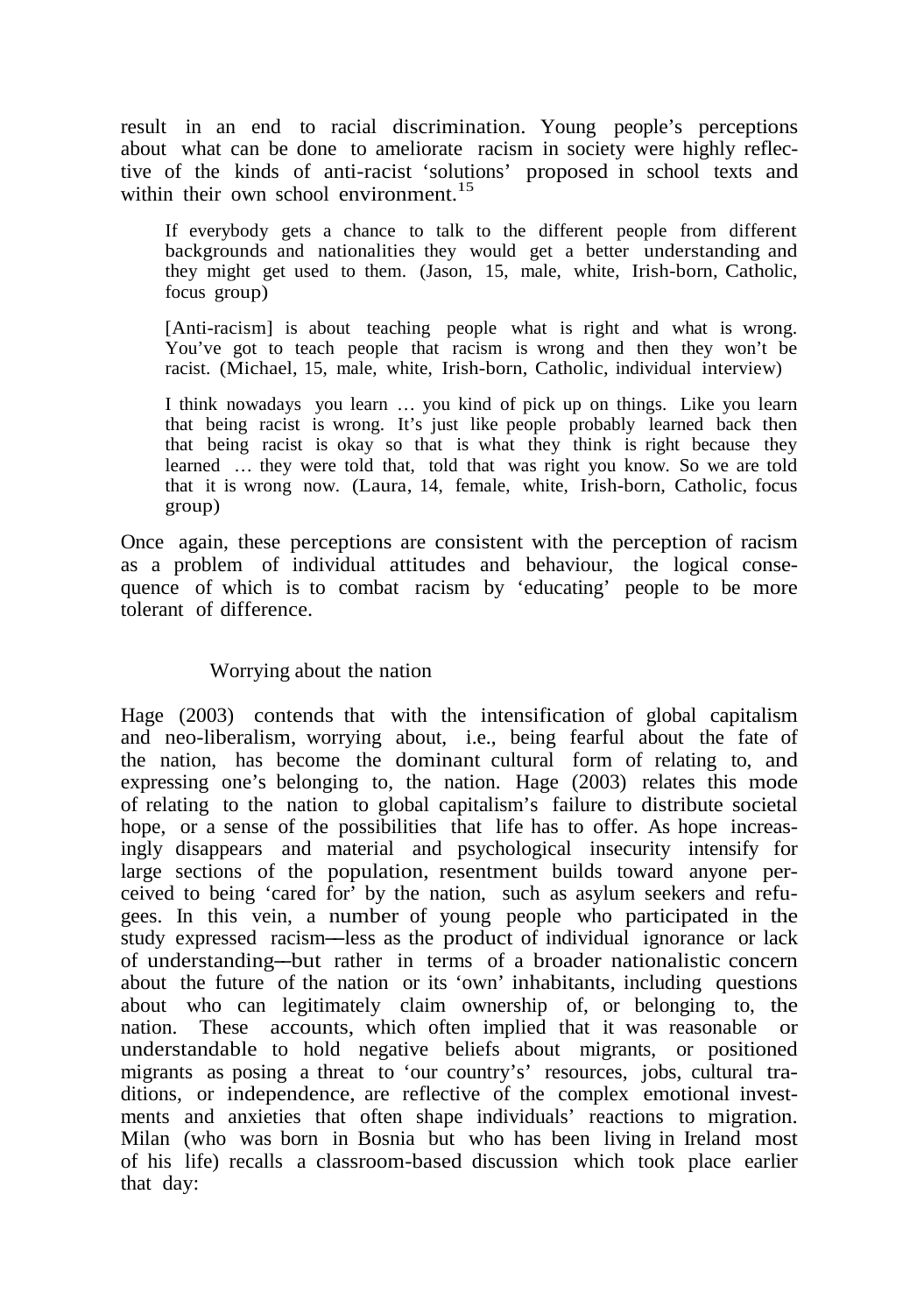Well we only started it [in English class] today but we are learning about how people immigrate to Ireland and like every single year more and more people are doing that and it's kind of clogging up the population because there isn't really that many jobs in Ireland or even accommodation for people. (Milan, male, 15, white, Bosnian, Muslim, individual interview).

Whereas Milan's description of what his class were 'learning about' that day implicitly positions those who are 'clogging up the population' as a perceived threat to jobs or housing for 'native Irish', Paula and Caoimhe, two white, Irish-born Catholic students, frame their comments more explicitly in terms of propriety––a sense of ownership over the nation ('people coming into our country')––and defence of territory which was hard won ('people fought hard'). Paula somewhat hesitantly and selfconsciously offered the following 'explanation' for the existence of racism in present-day Ireland:

But I think it is also because we really had to fight, not we ... [hesitating] … no that sounds … I mean when they got their independence, people fought hard to do that and they don't want to lose it again, if you know what I mean. (Paula, 14, female, white, Irish-born, Catholic, focus group).

The notion of Irish cultural authenticity is central to Paula's analysis, such that the mere presence of 'Others' is seen to pose a threat to national sovereignty and the integrity of the homeland. Paula's comments are rooted in a perception of Irishness as culturally homogenous––an understanding which was consciously forged as part of the active process of nation building and the political project of Irish nationalism that was embarked upon following Ireland's independence from Britain in the 1920s (see McVeigh and Lentin 2002, Loyal 2003, Connolly 2006). This process, which was built upon a strong rural idyll, was also inevitably exclusionary, constructing Irishness as an homogenous entity that was essentially Catholic, white, and nationalistic (MacLaughlin 1999, McVeigh and Lentin 2002, Connolly 2006). Following centuries of colonial domination during which time Catholicism was suppressed and subordinated, Catholicism emerged as a defining feature of Irishness in the post-independence era, an identification which was solidified with the 1937 constitution. As Irish national identity was equated with Catholicism, non-Catholicism became a fundamental marker of Otherness, such that Irish non-Catholics came to be viewed as not fully or not really Irish. Both Catholicism and whiteness, therefore, became and continue to be integral to Irish nationalism and key markers of Irishness, such that the presence of non-white or non-Catholic minority ethnic groups poses a fundamental threat to this racialized sense of identity (Connolly 2006).

Caoimhe's explanation for the existence of racism articulates the common misperception that 'foreign people' are given unfair advantages, such as being granted housing and 'free stuff', and alludes to feelings of resentment about losing out in the struggle for these resources (Troyna and Hatcher 1992, Garner 2007).

Things need to be more level for everyone. Because a lot of racism is there because people see foreign people coming into our country. They say 'it's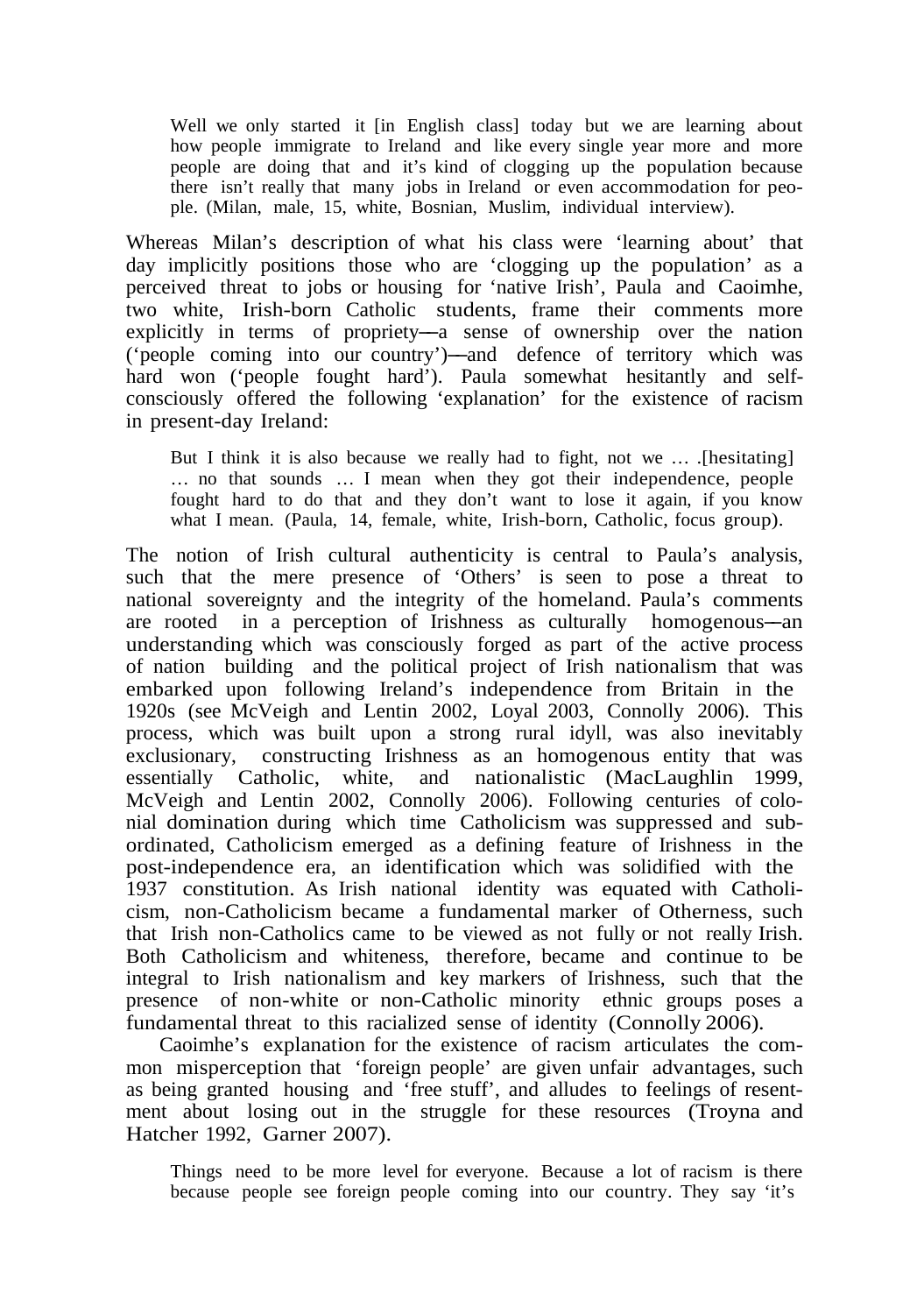our country' and they feel that they get free stuff. And they say 'why should we have homeless and they are giving these people houses and stuff?' I think because of that there is a bit of resentment for it, so if things like that keep happening then, it will always be here, you know. (Caoimhe, 15, female, white, Irish-born, Catholic, focus group)

Caoimhe's articulation of the 'we should look after our own first' justification for a negative attitude towards racialized minorities involves the use of a diminutive to describe reactions towards migrants ('a bit of resentment' towards 'foreign people') which is characteristic of the specific linguistic codes and rhetorical strategies or 'style' of the ideology of colour-blind racism. As Bonilla-Silva (2002: 61) explains, diminutives are often used by whites as 'racial shock absorbers' to cushion their views or 'soften the blow' of negative sentiment towards minorities. Caoimhe's explanation of negative public reaction towards non-Christian minorities became more justificatory in tone as the interview progressed, evoking a defence of territory argument when describing some people's negative reaction to 'assertive' minorities who are purportedly 'taking over':

And even in hospitals they [non-Christian minorities] don't want [Christian religious symbols] and stuff. And a lot of people that are Catholic […] would feel kind of annoyed that someone is just coming in and just kind of taking over. (Caoimhe, 15, female, white, Irish-born, Catholic, focus group)

Once again, Ireland is perceived as a culturally homogenous, Catholic country (in that non-Catholics are portrayed as 'coming in', not already 'here') whose cultural traditions and symbols are under threat by a 'they' who are perceived to be 'taking over'. The difficulty with explanations of this nature is that they locate the responsibility for racism with those individuals whose presence or behaviours (e.g. allegedly questioning the presence of religious symbols within public hospitals) somehow disrupts this perceived cultural homogeneity and implies that such racism would be less likely to exist if only minorities would 'keep quiet' and assimilate better into Irish society by committing themselves to a uniform set of social and cultural values.

### The attribution of racism to difference

The attribution of racism to difference (variously presented as perceived or actual) is another common feature of curricular discourses on cultural diversity, and also featured prominently in a number of the students' accounts of racism, as illustrated by the following examples:

Laura:[Racism is] Discriminating against someone because of their race.

AB:Because of their race?

Laura:Because maybe they are different, they are not in the majority, they are in the minority. (Laura, 14, female, white, Irish-born, Catholic, focus group)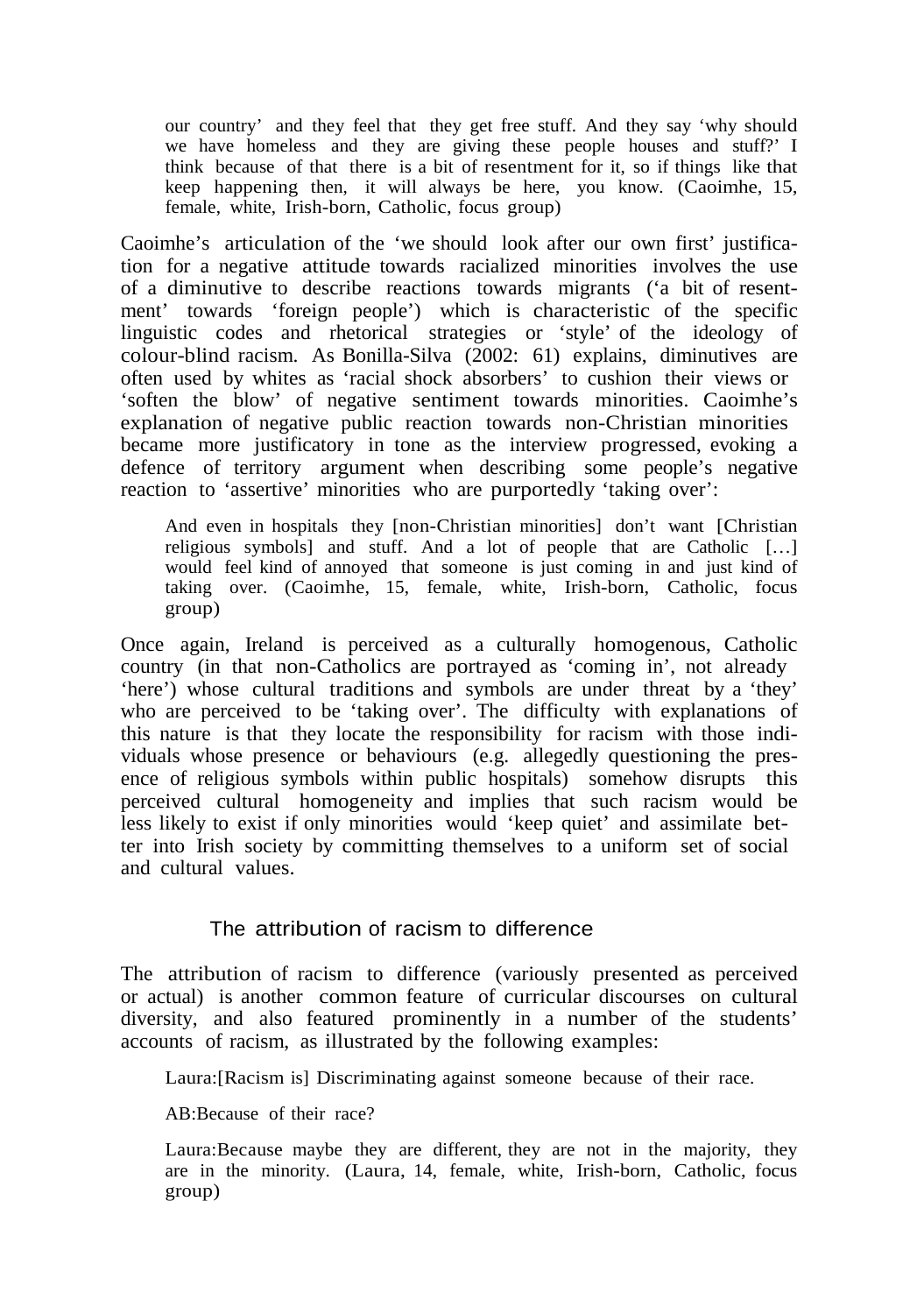I think people feel inferior to people from other countries just because they are not used to them, so maybe they might like act out on them because they are different. (Jason, 15, male, white, Irish-born, Catholic, individual interview)

Racism is like you are different to most of the other people. Like you are a different colour, nationality, and they annoy you about it. (Muhammad, 12, male, Pakistani, Muslim, focus group).

The curricular tendency to 'explain' racism in terms of difference is perhaps best illustrated with reference to the representation of Judaism in textbooks. The historical persecution of Jews, which is a prominent feature of the discourse on Judaism in RE texts, is typically explained in terms of Jews' difference, embodied in 'religious practices' which 'set them apart' from 'other' religious groups. Exploring Faith (Goan and Ryan 2004) offers the following explanation of anti-Semitism:

Since their religious practices, such as strict observance of the Sabbath and kosher food laws, set them apart from other peoples, the Jews of the Diaspora often encountered intolerance and suspicion. With the passage of time and particularly around the period of the Crusades (eleventh to thirteenth centuries), Jews were persecuted throughout Europe. Many Christian preachers used the occasion of the Crusades to blame the Jews for the death of Jesus, and violence against them became widespread. (Goan and Ryan 2004: 173)

Similarly, The New Religion for Living Series, Book 2 (Duffy 2004: 93), contains a chapter on the Holocaust, which seeks to demonstrate 'how the Jews paid a huge price for their commitment to their faith'. This text also explains persecution against Jews as an inevitable result of their perceived intractable cultural or religious differences.

Like people of all religions, the Jews have certain beliefs and customs that are different to everyone else. Yet the Jews have been severely persecuted because of their difference. (...) Down the centuries, people of other religions such as Christians and Muslims did not always understand the Jews. Sometimes people can be afraid of what they do not understand. (Duffy 2004: 93, emphasis added)

These accounts––which explain anti-Semitism in terms of a failure to 'understand the Jews'––underscore 'their difference' as the cause of the racist persecution to which they were subjected. Once again, the underlying message is that racism can be attributed to individual psychological factors, based on a lack of understanding, or ignorance, of other cultures, customs, and norms; it also implies that there is something about minoritized groups themselves which provides the basis for the racially-motivated persecution to which they are subjected (i.e. in this instance their difference from 'everyone else'). This explanatory framework, which implies that it was the culture or ethnicity of Jewish people which determined racialized hostility against them, leaves little, if any room for young people to consider the role of broader socio-cultural arrangements in determining racism (Hall 2000).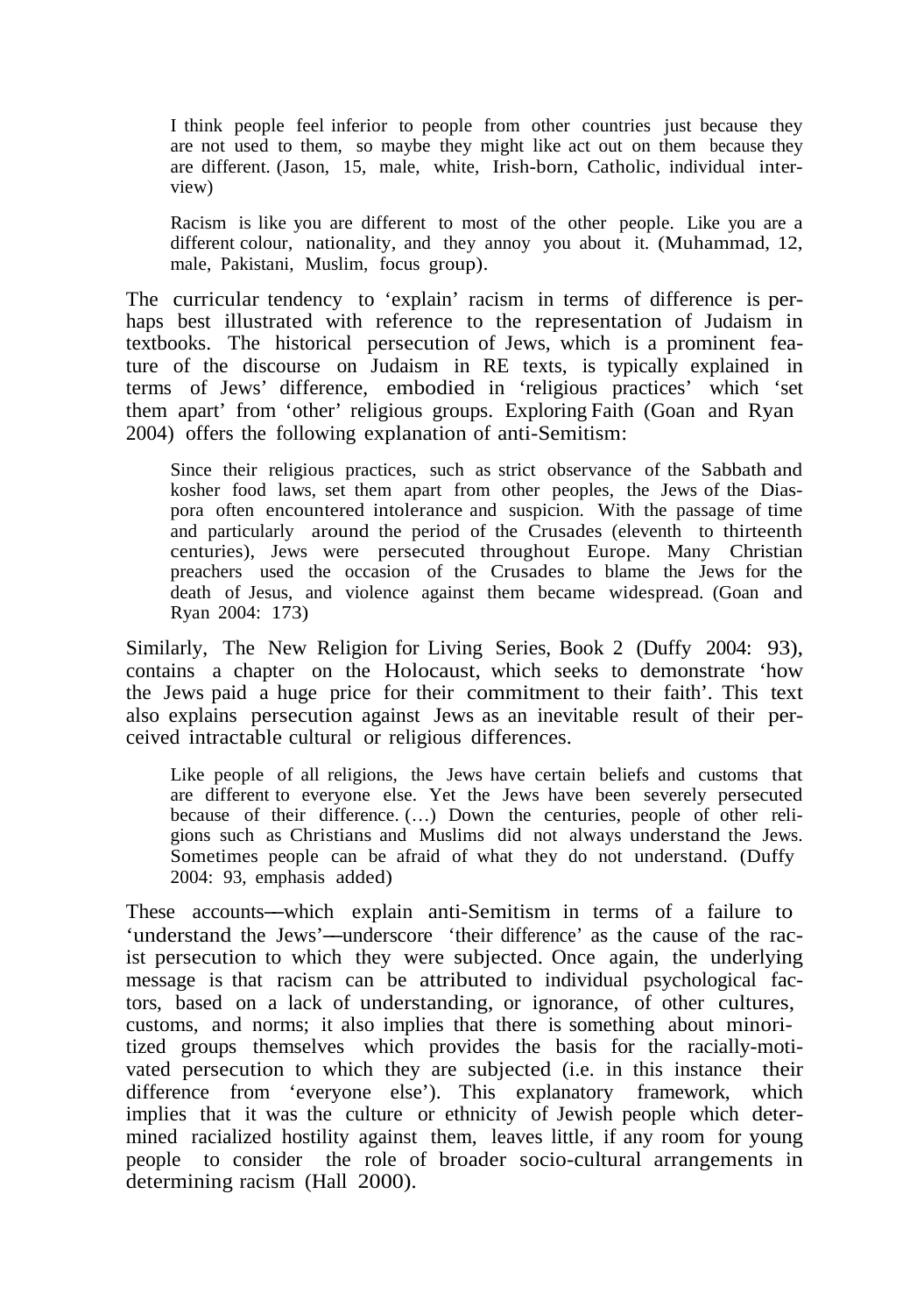Even when the material conditions which precipitated the Holocaust are highlighted, individualized accounts which privilege 'ignorance of the Jewish way of life' continue to underscore the erroneous belief that 'their' difference is the basis for what befell Jews under the Nazi regime.

However it has happened that certain groups have used people's ignorance of the Jewish way of life for their own ends.

The worst persecution of the Jews took place in Europe in the 1930s and 1940s under the Nazis. Germany had lost the First World War (1914– 1918). There was a lot of poverty and unemployment in the years that followed. Adolf Hitler was the Nazi leader in Germany at the time. He singled out the Jews and blamed them for all the problems in the country. They were made a scapegoat. (Duffy 2004: 93)

Lacking from any of the accounts of Jewish persecution is any attempt to explicate or theorize anti-Semitism within a culturalist racism framework (Balibar 1991), which would provide opportunities for young people to engage with more nuanced and complex understandings of racism beyond the biological and 'race' based understandings that are commonly advanced in school texts. Cultural racism is a theory of 'racism without races' (Balibar 1991: 21) which performs the same ideological work as biological racism, the pseudo-scientific theory which posited the existence of discrete biological 'races' and the superiority of 'races' which was popularized during the  $19<sup>th</sup>$  century, but which justifies the subjugation of certain 'cultural' groups, not on the basis of their 'race' per se, but rather in terms of their lifestyles, traditions, tastes, clothing, values, religious practices, etc.<sup>16</sup> In other words, culturalist racism is a process of Othering that constructs perceived cultural or religious difference as natural and immutable and is an important analytical tool in illuminating the ways in which religious identity can be a key determinant of racial inferiority. To the extent that the textbooks banally reinforce the idea that these cultural differences are immutable and are themselves the cause of ethnicized or racialized Others' discrimination, they can be seen to be complicit in the reproduction of the logic of cultural racism.

### Narratives of denial and redemption and the construction of an 'anti-racist' state

While, according to New Religion for Living, 'the worst persecution of the Jews' is said to have taken place in Europe, under the Nazi regime, anti-Semitism and racist violence against Irish Jews is presented as an exceptional event or occurrence in the curriculum. Indeed, the idea that Jews have 'fared quite well' in Ireland is a central feature of the discourse. For example, Exploring Faith (Goan and Ryan 2004: 177) states that:

It is believed that the first Jews came to Ireland in 1079. They were probably merchants from France. In 1496, when Jews were being expelled from Portugal, some of them arrived on the south coast. They seem to have fared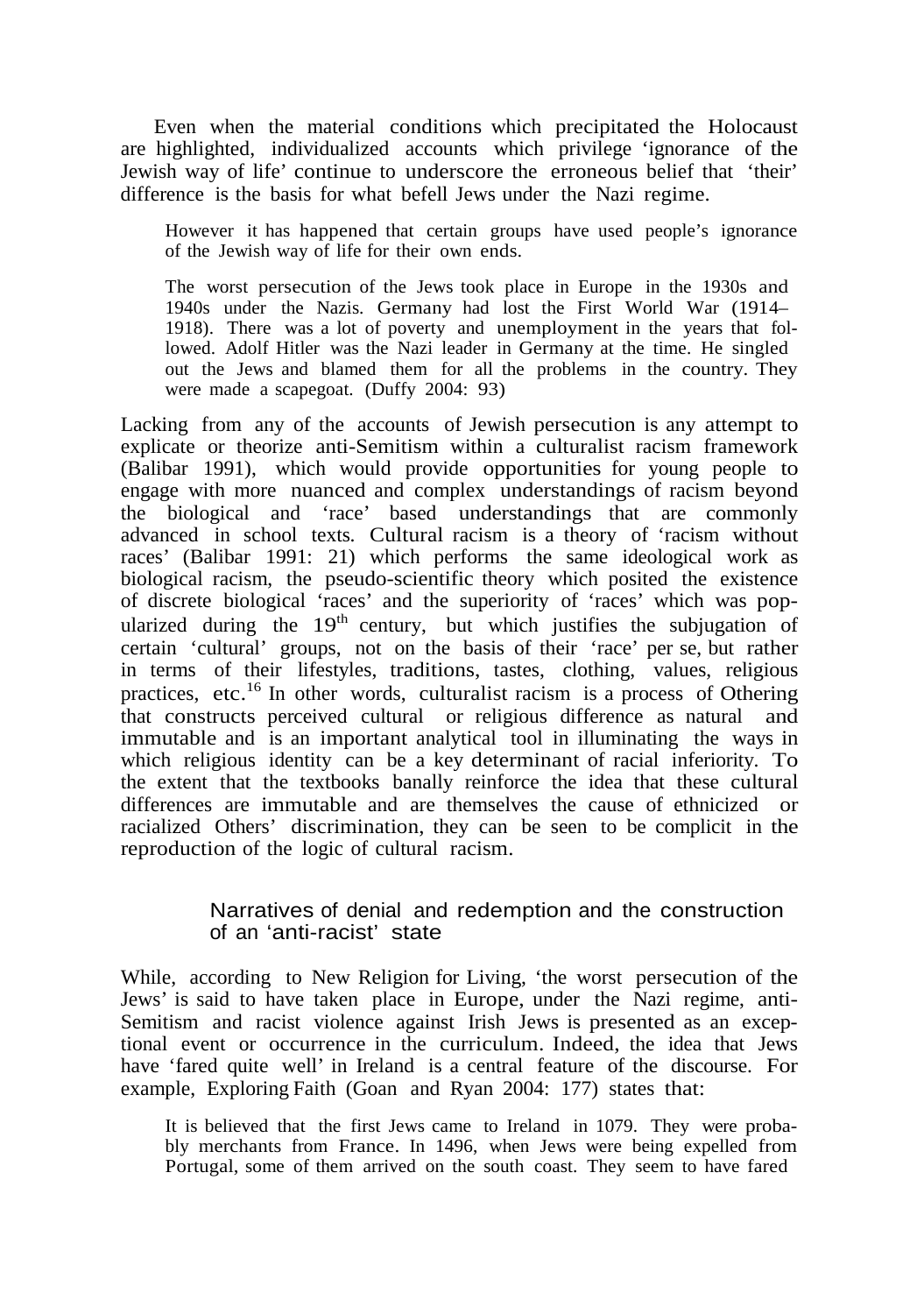quite well in the area, as in 1555 Youghal became the first Irish city to have a Jewish Lord Mayor.

In addition to homogenizing Jews' experiences on the Southern coast of Ireland, the discourse of the 'successful minority' serves a dual function of demonstrating that structural barriers for racialized minorities don't really exist in Irish society, or that they can be easily overcome, and of depicting the Irish national space as one that is largely antithetical to racism. In other words, it lays the basis for denying the existence of racism in Ireland and gives the impression that anti-Semitism and racism more generally is an issue 'over there' as opposed to 'here' (Roman and Stanley 1997, Montgomery 2005). This flies in the face of a wealth of anecdotal and empirical evidence which points to the 'normality' and acceptability of anti-Semitism in Irish society and contradicts the view that 'Irishness never quite absorbs or recognizes Jewishness as intrinsic to what it means to be Irish' (Lentin and McVeigh 2006: 125). Lentin and McVeigh suggest that anti-Semitism was a prominent discourse during the national pre-State movement. They maintain the Irish State was, in fact, born out of racism and anti-Semitism. For example, Arthur Griffith, one of the 'founding fathers' of the Irish Free State, described 'the Jews of Ireland' [as] 'usurers and parasites of industries' and 'in every respect an economic evil' at the time of the Limerick pogrom of 1902 (see below) (Griffith 1904, cited in Keogh 1998: 42).

Conspicuous by its absence was any acknowledgement of those Jews who sought refuge in Ireland during the Second World War but who were refused entry. In an account of the declining Jewish population of Ireland, Exploring Faith refers to the fact that 'only a handful of Jews 'came' [to Ireland] during and after the Second World War (Goan and Ryan 2004: 177, emphasis added), conveniently neglecting to mention that the reason why so few Jews 'came' to Ireland was because the Irish government actively refused to allow more than a 'handful' to seek refuge there (Lentin  $2002b$ ).<sup>17</sup> While the curriculum demonstrates cultural amnesia in relation to the Government's blatantly racist and inhumanitarian treatment of Jewish refugees during and after the war, a wholly benevolent representation of the nation is advanced in relation to non-Jewish refugees during this time. Casting the Irish nation and its citizenry within a frame of benevolence and altruism precludes consideration of the newly formed nation-state's obstructive practices and racist response to the plight of Jews who were starving and dying in Europe at the time. English textbook Chrysalis (Nolan 2007: 171), for example, presents the short story of 'Hans', a young German boy who was 'brought to Ireland from war-torn Germany' as a refugee under 'Operation Shamrock' which had 'the full support of the Irish government of the time'.<sup>18</sup> Meanwhile, the preface to the short story about Hans' experience in Ireland informs students that 'some of the children remained in Ireland and became Irish citizens through their "adopted" families'. This story is in stark contrast to the unreported story of 100 orphaned Jewish children who had survived Bergen Belsen concentration camp who were initially refused entry as refugees in Ireland by the then Minister for Justice, Gerry Boland, on the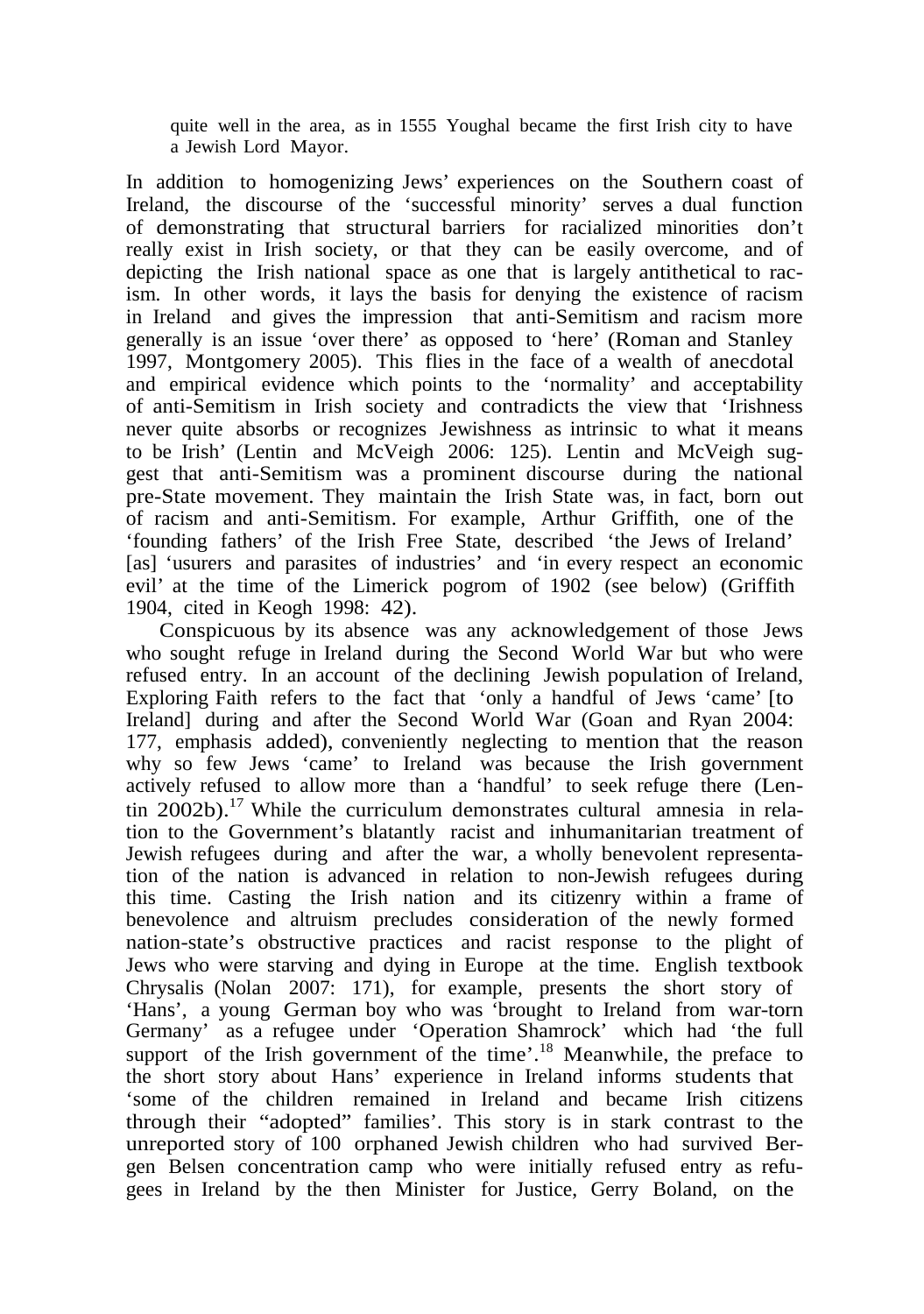grounds that an increase in the Jewish population would give rise to anti-Semitism in Ireland. These children were eventually granted permission to enter the country on the proviso that they would be removed elsewhere as soon as arrangements could be made.<sup>19</sup>

Further misrepresentation of the Jewish experience in Ireland is evident in another section of Exploring Faith on 'anti-Semitism in Ireland', where readers learn that:

With one notable exception, the experience of Jews in Ireland has been quite positive. The exception is known as the Limerick Pogrom. This began in 1902 and was led by a priest in the city of Limerick whose name was Fr. John Creagh.

Many of the Jews who had come from Eastern Europe at the end of the nineteenth century had settled in Limerick. Some local traders became jealous of their success in business, and called on Fr. Creagh to do something. He began to preach sermons accusing the Jews of all kinds of crimes and urging local Christians to boycott their businesses. This went on for a period of 2 years, during which time many Jews in Limerick experienced beatings, abuse and intimidation. By 1904, the majority of Jews had left the city. (Goan and Ryan, 2004: 177–178)

Temporal containment strategies are deployed to present anti-Semitism in Ireland as an isolated, anomalous incident—a 'notable exception' which happened at the turn of the  $20<sup>th</sup>$  century. Hence anti-Semitism in Ireland is represented as an aberration of the past, and therefore no longer a significant social problem in contemporary Irish society (Roman and Stanley 1997).

Another notable feature of the way in which the Pogrom is represented is the deployment of a redemptive nationalistic narrative, which has the effect of alleviating the sense of shame that the national 'we' might feel due to the behaviour of 'some local traders', 'local Christians', and 'Fr. Creagh'.

At the time not everyone supported this anti-Semitic behaviour. The famous Irish patriot Michael Davitt, one of the founders of the Land League, objected to it:

I protest as an Irishman and as a Christian, against this spirit of barbarous malignity being introduced into Ireland ... The Jews have never done any injury to Ireland. Like our own race they have endured a persecution, the records of which will forever remain a reproach to the Christian nations of Europe. (Goan and Ryan 2004: 178, emphasis added)

The story of the Limerick Pogrom is thus concluded with a redemptive narrativization of the nation, symbolized by Michael Davitt, a 'famous Irish patriot' no less, whose nationalist rhetoric ('I protest as an Irish man') helps to distance the Irish nation, as represented by Davitt, from the anti-Semitism of its ordinary citizens. That other prominent nationalist figures were instrumental in fuelling the anti-Semitism of the Pogrom is conveniently overlooked in this text.<sup>20</sup> Rather, these strategies of denial and redemption help to promote a 'rotten apple' theory of racism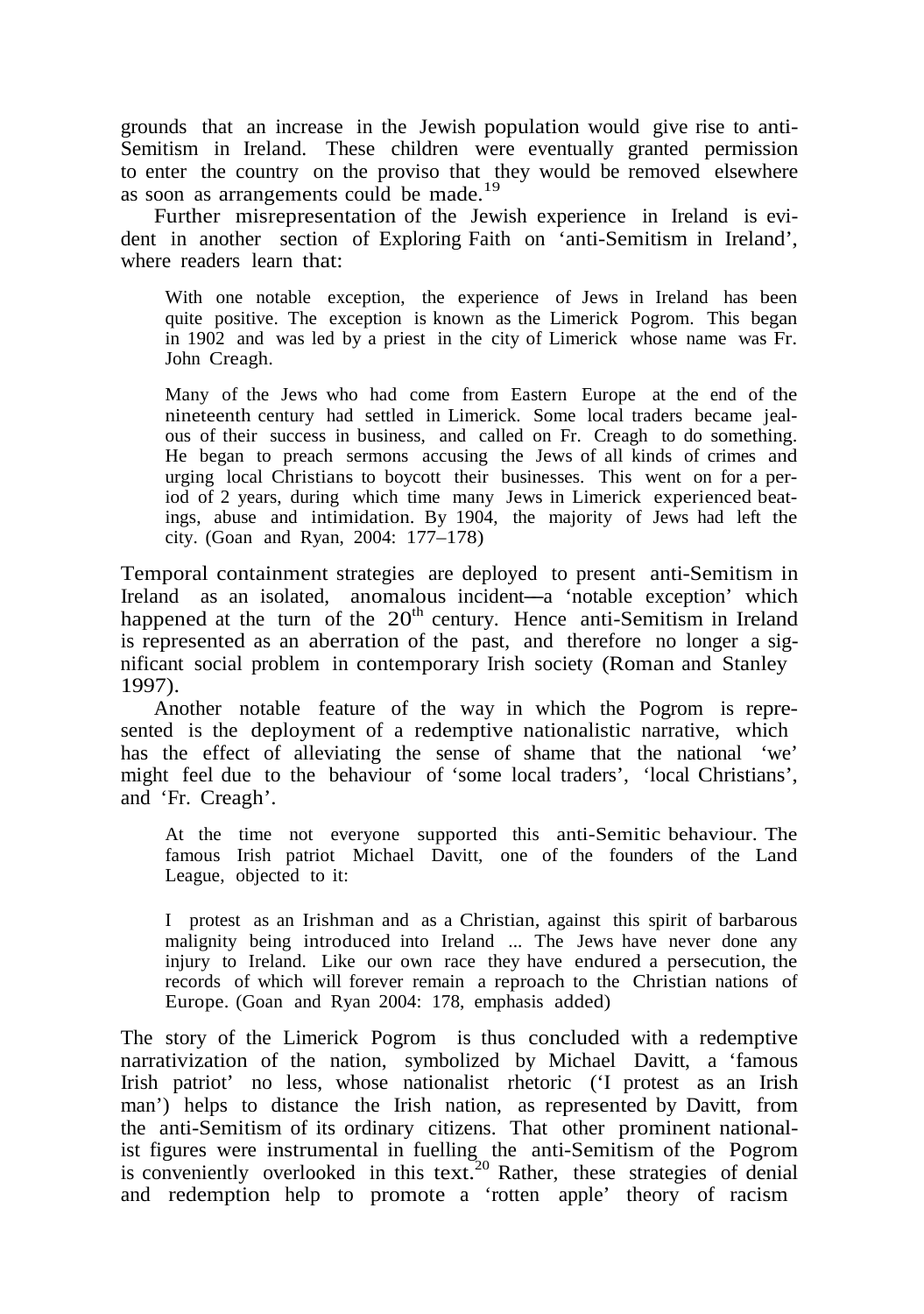(Henriques 1984), which paints racism as a set of beliefs and practices perpetrated by a few isolated individuals (such as Fr. Creagh) whose actions can then be broadly condemned by the remainder of the country's moral and upstanding citizens and political figures. Furthermore, Davitt's rhetoric is notable in that it conflates both Irishness and Jewishness with 'race', thereby aiding the persistence of race-thinking ('Like our own race they have endured a persecution'), i.e. of designating Irish and Jewish people as belonging to distinct racial groups. More importantly, however, this statement constructs Jews as not Irish, thereby lending support to Lentin and McVeigh's assertion that Jews are never really or fully recognized or accepted as Irish.

## The reification of 'race'

Despite the fact that theories of biological racism and the associated idea of race-thinking, which maintains that every individual could be categorized according to one of a number of discrete 'races' are now widely discredited, existing research suggests that contemporary curriculum materials can contribute to a fundamental misunderstanding of 'race', to the extent that they neglect to convey the notion of 'race' as a social construction that exists only because of human ideas, beliefs, and practices (e.g. Montgomery 2005). My own analysis of textbooks found that there were, in fact, some efforts to convey the idea of 'race' as a social construction within the Irish curriculum and related materials. However, as the following example reveals, efforts to denaturalize the very notion of 'race' can revert to a hegemonic understanding of the concept which continues to add authenticity and legitimacy to the idea of separate and fixed human 'races'. One of the more elaborate and sophisticated definitions of of racism which I encountered during the course of my analysis was presented in RE text All About Faith (Boyle and Boyle 2005).

We may define racism as: prejudice against people of another race or ethnic group. […]

Racists believe that all human beings can be divided up into separate racial groups.

Most of these groups will be considered inferior, while the group to which the racist belongs will be identified as superior, perhaps the only superior race.

Scientifically speaking, this is nonsense. Differences in skin colour, facial structure and so on are of no real significance. All people are members of the same biological species––the human race.

Hostility towards people of other races can range from mild dislike to an extreme hatred, which can be expressed in acts of violence in passing laws to deprive people of their rights. Where racism is put into practice in this way, it is called racial discrimination. (Boyle and Boyle 2005: 296, emphasis in original)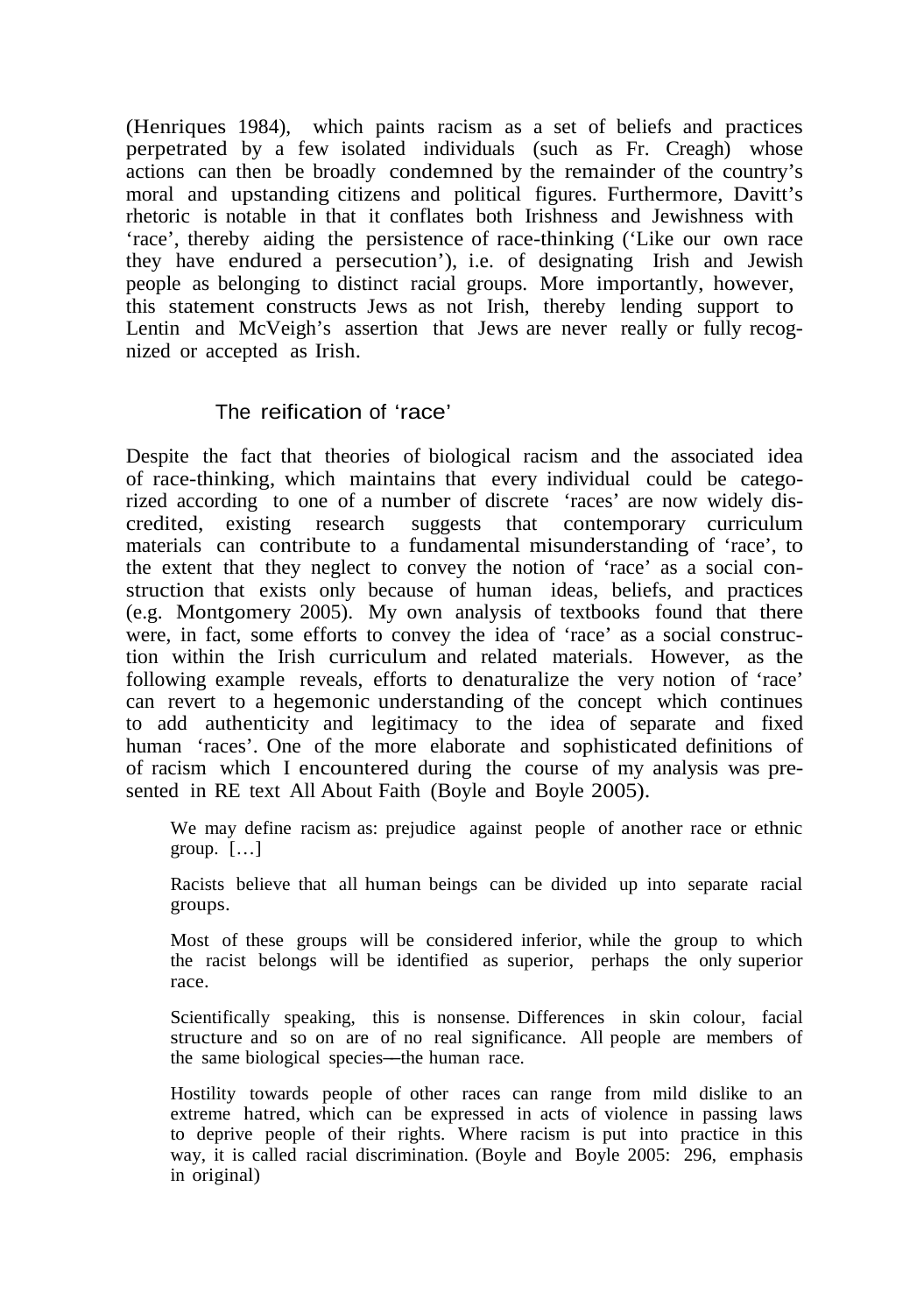Although the above passage has every intention of refuting the erroneous belief that humanity can be meaningfully divided into discrete 'races', it actually has the effect of continuing to encourage or impose race-thinking by repeatedly using the term 'race' in a way which banally reinforces assumptions about inherent racial difference. In other words, even this relatively sophisticated definition of 'race'––which dismisses as 'nonsense' the idea that differences in skin colour, facial structure, and so on, have inherent meaning––reinscribes 'race' as a real category through its repeated and unmarked use of the term (e.g. 'We may define racism as: prejudice against people of another race or ethnic group;' 'Hostility towards people of other races can range from mild dislike to an extreme hatred ...'; 'Jews were instructed to treat other races with respect'; 'a person's race or gender are unimportant to God'; 'People are usually discriminated against on the grounds that they belong to a particular; race, religion, and gender (usually female), age (especially the elderly), disability (physical or mental)' (Boyle and Boyle 2005: 295–296, emphasis added). While the banal reproduction of race-thinking within textbooks is in part a reflection of the limitations of the prevailing lexicon of 'race' to capture the nuances and complexities of the concepts being explored, the problem is compounded by a failure to provide any kind of explanation as to why the belief in distinct 'races' came to exist in the first place, and why it continues to hold such powerful ideational and material weight. In other words, while arguing that the notion of racial superiority and inferiority, and the existence of distinct 'races' is 'nonsense', 'scientifically speaking', there is no attempt to explain how, why, or indeed when racism emerged as a 'scientific' justification for inequalities between nations and peoples. As such, the narrative fails to meaningfully destabilize 'race' or to illuminate the historical, economic, and social functions that the process of racialization serves.

Students' understandings were also indicative of the taken-for-grantedness of 'race' as a meaningful category, indicating how difficult it is to escape the racial categories and meaning systems into which we are socialized (Omi and Winant 1994).

I think that when something bad happens, if a bad experience happens with a coloured person or something, they will hold it against them and they will say that all people of that race are like that. And then if something bad happens with a white person they wouldn't hold it against them, like that is just a bad, that is, it's just like one person. But if it happened to someone of a different race they would hold it against them, and kind of stereotype everyone. (Fiona, 14, female, majority, white, Irish-born, Catholic)

It's like when you first come into this school for like any child it is tough, it is hard like, but especially for a student that like is from a different country, or a different race and everything else. (Milan, 15, male, white, Bosnian, Muslim)

Another feature of these student narratives is the way in which white subjectivity is normalized through their 'racetalk'. The phrase 'a different race', which features in both of the above narratives, marks whiteness as a default category––the normative 'race' against which non-white identities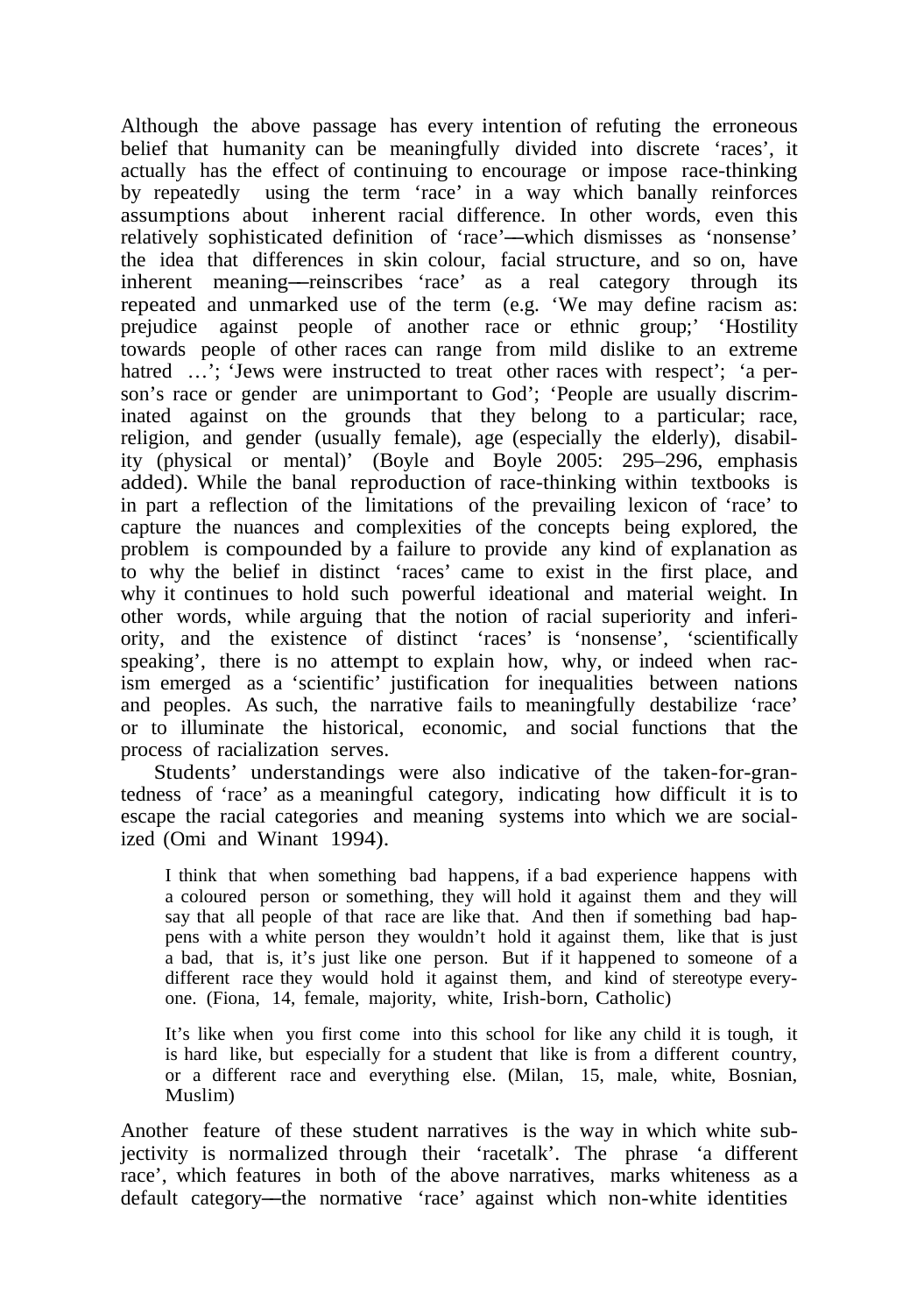are positioned as Other or 'different'. Fiona, a white, Irish-born student, alludes directly to white identity in her account of stereotyping ('if something bad happens with a white person'). Her reference to 'coloured' people implicitly identifies whiteness as being 'not of colour', while simultaneously positioning 'coloured' people as belonging to a 'different race'. In the case of Milan, a white, Bosnian-born student who also identifies as Irish, whiteness retains a silent presence, operating as an unspoken norm, an unmarked identity that has the effect of marking those who are not racialized as white as Other.

### Implications

Drawing on the Republic of Ireland as a case study, this article makes a broader contribution to our understanding of the ways in which subtle forms of racism banally inscribe themselves in school-based practices, discourses, and curricular representations. In so doing it has focused as much on how racism and 'race' are not discussed in school texts, as much as how they are. It has illuminated the ways in which dominant frames endorse a colour-blind theory of racism, which reduce it to the realm of individual beliefs, prejudices, and ignorance, minimize (or deny) the problem of racism in society, and naturalize it by attributing racism to 'fear of strangers' who are somehow 'different'. Of course, as Rizvi (1993: 138) makes clear, school is not the only site where children learn 'the grammar of popular racism'. They are also influenced by institutions such as family, the peer group, the church, and the media in its various forms. While it is impossible to neatly identify or fully disentangle the full range of proximal and distal influences informing one's understandings and perspectives on topics as contested and complex as racism, this article has sought to highlight the curriculum as one influential discursive space where the lexicon of 'race' and racism is deployed.

The similarity across different texts has the cumulative effect of solidifying the dominance of colour-blind ideology which makes it hard to imagine competing or alternative understandings which privilege the systemic nature of racism and the structured nature of white privilege and dominance. These reductive and sanitized representations of racism insulate young people racialized as white from the 'ugly truth' that they benefit from, and actively participate in, a racialized social system, thereby 'letting them off the moral hook' (Forman 2004: 46). Thus, inter-cultural content creates and sustains the ideological conditions that prevent many whites and some minorities from recognizing, or taking action to redress ongoing racial inequality, while giving the impression that they are tackling racism head on by addressing and condemning specific forms of racism (Forman and Lewis 2006). Meanwhile, the perpetuation of the 'felt reality of race as a way of understanding the world' within the curriculum has a range of possible effects (Willinsky 1998: 169), including the perception that conflict among different 'races' or civilizations is inevitable, or that inherent differences justify unequal power relations (Montgomery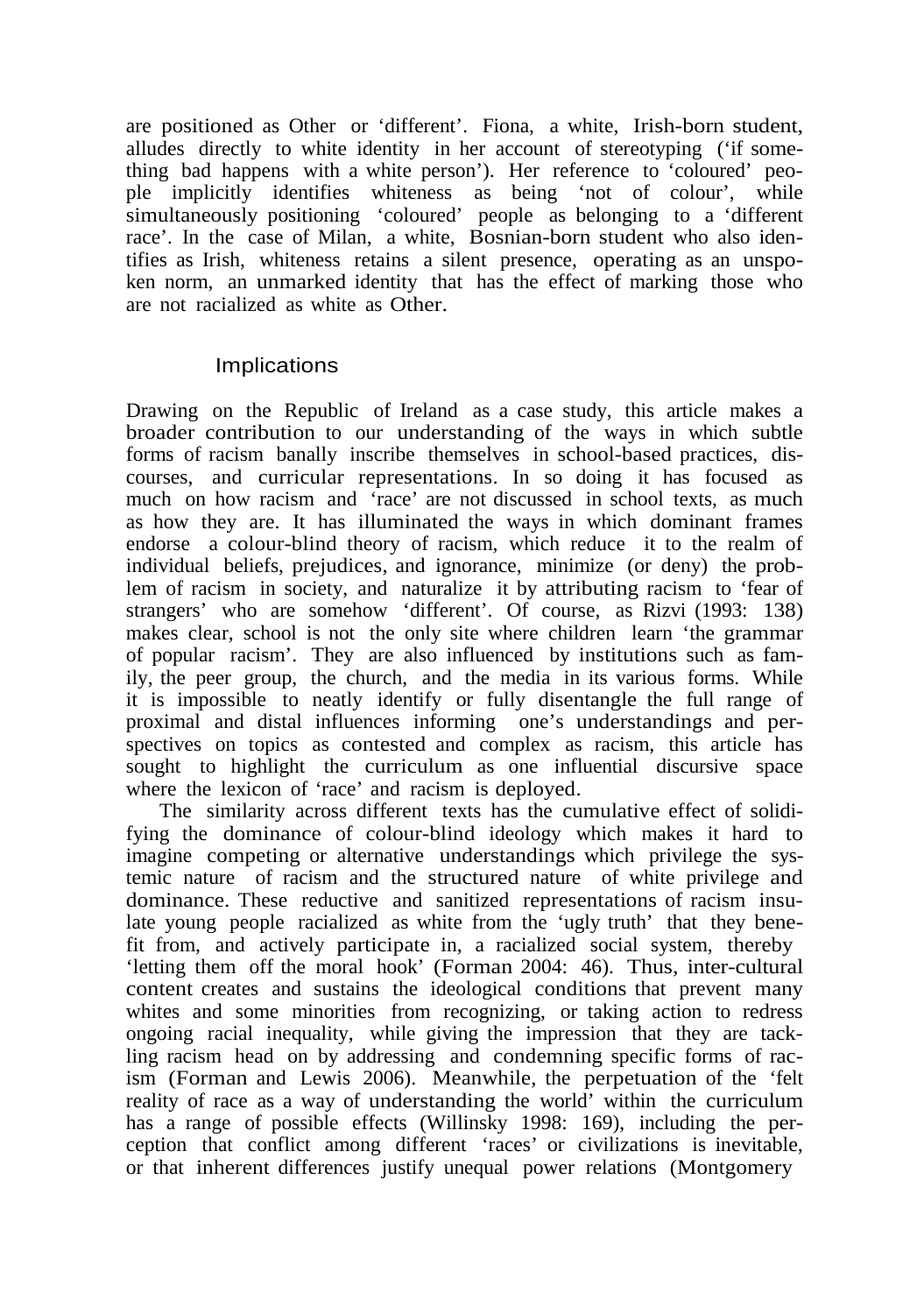2005). This implies that nothing can be done to alter the racial status quo and forecloses possibilities for genuine anti-racist struggle.

Exposing the extent to which racism is misrepresented within the formal curriculum shows up the inadequacies of existing intercultural educational approaches in Ireland and elsewhere, which propose that a mere tinkering with the curriculum is sufficient as a means of 'helping to prevent racism' in society. Rather than seeking to underscore the 'normality of diversity', inter-cultural education needs to work to undermine the very processes by which some become normalized and others abnormalized and marginalized (Luhmann 1998). In tandem with the need for a far more candid analysis of the exclusionary and racist foundations of the State, and of the ways in which it was intimately bound up with anti-Semitism, there is a clear need for alternative discourses which problematize white Irishness as an assumed and normative identity. Stated another way, there is a clear need to destabilize the cultural hegemony of the WHISC––the white, heterosexual, Irish-born, settled, Catholic in Irish society (Tracy 2000), and to dismantle the power relationship implied in the logic of interculturalism which 'celebrates' those diverse Others who have something to offer a 'culturally homogenous' us (Bryan 2009a, 2010).

In suggesting that there needs to be a far more radical pedagogical approach to inter-culturalism, I do not mean to imply that teachers merely banally reproduce what is stated in textbooks in their classrooms. As Apple (2000) points out, teachers have a long history of mediating and transforming textbook material in their classrooms––accepting, reinterpreting and rejecting what counts as legitimate knowledge (Apple 2000: 191). Equally, students also have the capacity to engage in negotiated or oppositional, as well as dominant readings of a text.<sup>21</sup> Bryan and Bracken (2011b: 114), for example, have documented the experiences of students who actively contested inaccurate representations of their faiths or cultural practices or to provide alternative understandings of representations to those presented in the textbooks; however, this research also revealed a tendency for teachers to 'stick with the book' when teaching about cultural practices with which they are unfamiliar. Thus, structural and external pressures––such as the exam-driven nature of the Irish education system––constrain the extent to which oppositional readings are possible. The reluctance to deviate from textbooks may also be related to the fact that many teachers feel anxious and unsupported in the teaching of 'controversial' issues such as racism––anxieties which are heightened when there are minority students present in the class (Bryan and Bracken 2011a). Moreover, the hegemony of colour-blind racism within and across textbooks means that those teachers who do seek to discuss and debate alternative theorizations may find it difficult to convince students of the validity of alternative discourses. The challenge of encouraging students to 'read against the grain' is compounded by the fact that individuals are racially and ethnically located, and are hence emotionally as well as politically and economically invested in, and attached to, a particulate way of viewing the world. As Troyna and Rizvi (1997: 254) point out, popular racism is constructed around certain 'structures of feeling' and has a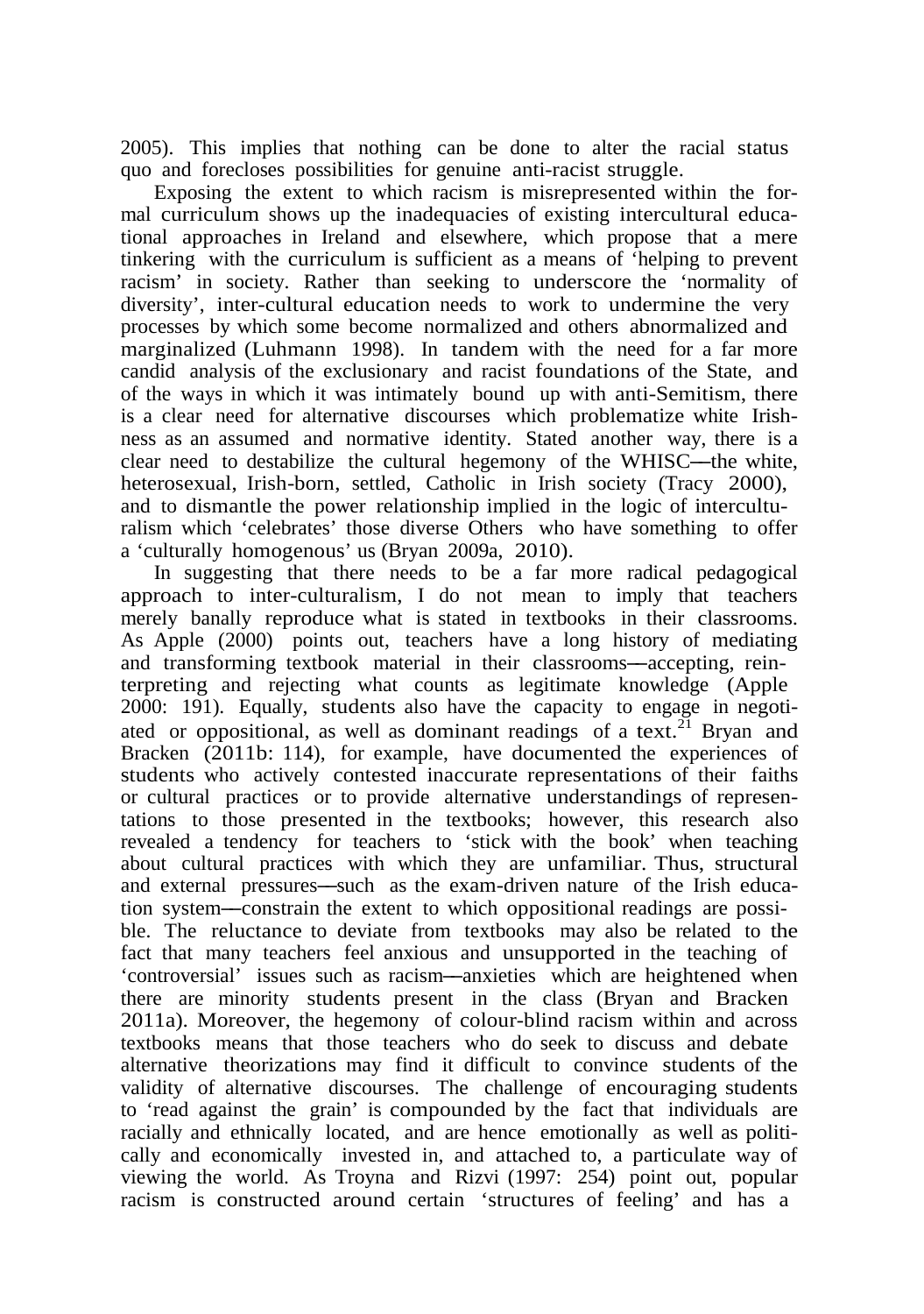socio-emotional dimension that cannot easily be tackled by intellectual argumentation.

A related difficulty is that white teachers themselves can be equally socially and emotionally invested in these discourses, and do not always receive multicultural or anti-racist education in the way that teacher educators intend (Lesko and Bloom 1998). In other words, learners––whether children or adults––can be deeply resistant to the kinds of knowledge which demand that they engage with difficult truths about themselves and their world that can be very difficult to tolerate or to accept. Drawing on their experiences of attempting to engage predominantly white, middleclass teacher education students with the 'truth' about social injustices and inequalities, Lesko and Bloom (1998) show how knowledge is constrained by epistemological and discursive limits. It would be naïve to suggest, therefore, that the act of replacing 'bad ideas' about race and racism in the curriculum with 'good' ones, will, in and of itself, radically disrupt the existing racial status quo.

Notwithstanding these pedagogical limitations, in the absence of more wide-ranging and sophisticated curricular representations of racism, which foreground the broader social processes, institutions, and structures––as well as attitudes and ideologies—which support racial inequality, it becomes increasingly difficult to conceptualize, let alone challenge, the perniciousness of racism within societies which espouse values of tolerance, equality, and human rights (Bonilla-Silva 1997). It is in this vein that I conclude the paper with some concrete illustrations of what a counter-discursive approach to dominant representations of 'race' and racism in the curriculum might look like. The first example is a descriptive account of how the illusion of race-thinking evolved and has come to have such significance in people's lives. The second illustration builds upon this explanation with a reflection activity that would enable students to engage with themes of racial privilege and racist oppression, and to prompt critical self-refection about their own racial identities.

Although 'race' is a word that most people take for granted as a 'real' idea in their everyday lives, this way of dividing human beings (into 'black', 'white', etc.) is a fairly recent idea which did not exist until the 18<sup>th</sup> century. Social scientists have shown that the idea that human beings belong to different 'races' is false, but that the language of 'race' was invented to bring about a powerful system of social domination, based on the idea that light-skinned people of European origin were naturally superior to those with black skin whom they wanted to portray as inferior. The concept of 'race' was first developed to justify the brutal treatment of indigenous populations (like Native Americans or First Nations peoples in North America), African slaves, and colonized peoples. Even though the research used to develop this belief in the existence of different 'races' has been shown to be flawed and it is now accepted that human beings all belong to the same species, the effects of this language and way of thinking about human beings have been very powerful. In other words, human beings still tend to think of themselves and others as 'raced'; we identify––and are identified by others––as white or black etc. White people experience many social advantages that they often take for granted, while black people are still discriminated against on a daily basis in places like schools, in the media and by the legal system.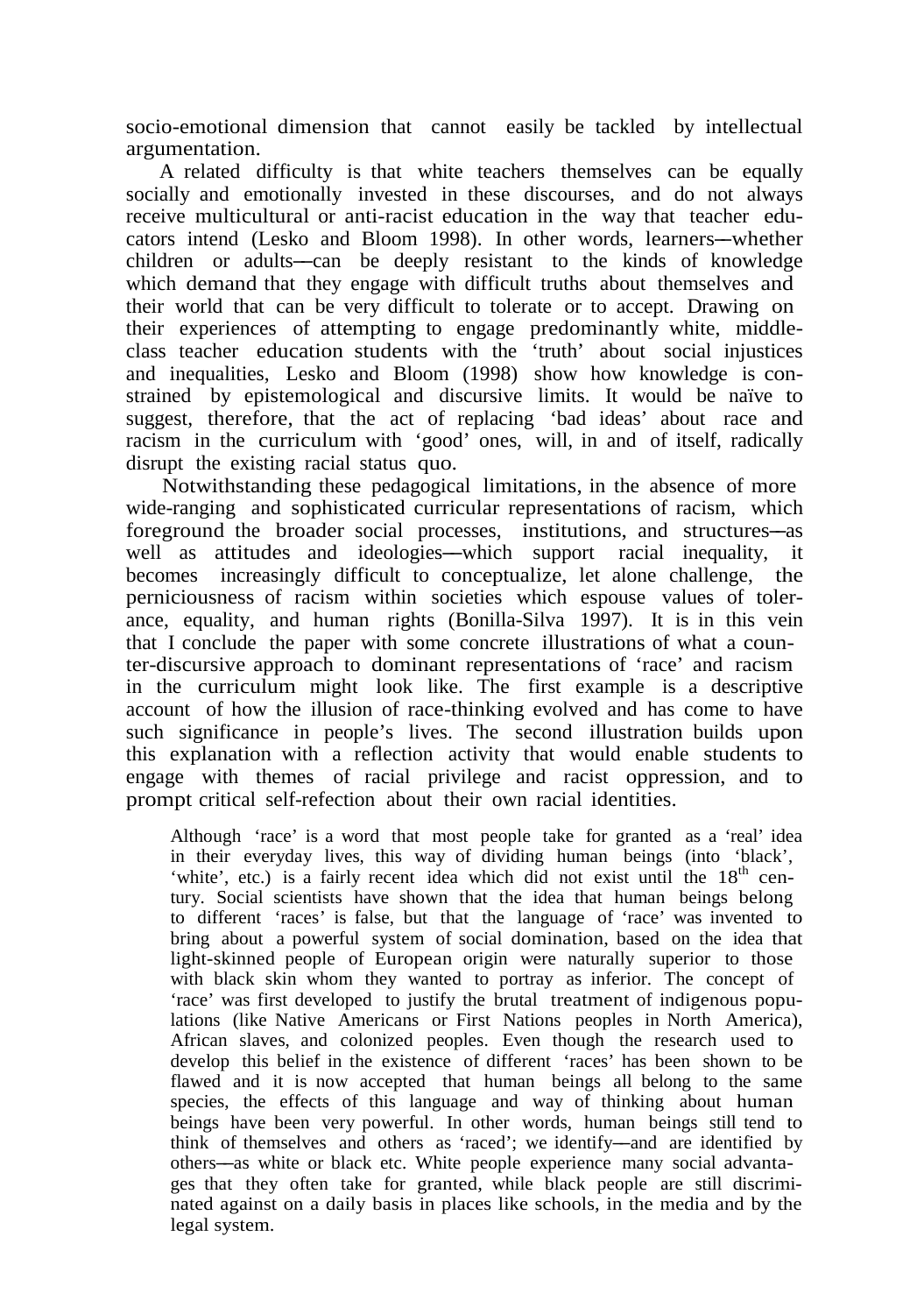The second example of 're-narrativizing' 'race' takes inspiration from Leonardo (2004), who builds upon an analogy by James Scheurich of what the experience of being white is like.

It has been suggested that the experience of being white is like walking down the street with money being put into your back pocket without you knowing, while the experience of black people is like walking down the street having your money taken from your pocket.

- In the foregoing account of what it is like to be black or white in today's society, what kinds of things might the money represent? (In providing your answer, think of different resources from around the world that are taken or 'extracted' by large companies that are based in the US and Europe).
- What does the description suggest about what racism is and what it looks like? (Compare this analogy to more obvious or extreme forms of racism).
- What does it suggest about white people's awareness of the fact that they have a lot of social advantages?
- What does it suggest about the part played by whites in promoting racial inequality?
- If you identify as white, what does it feel like to know that you are given advantages that you haven't earned, because of your identity as a white person? (Think of some examples of advantages or 'privileges' that white people take for granted).
- Do you see any limitations to the analogy of 'being white'? For example, what does it tell us about how the money gets there in the first place?
- Who do you think takes the money from the black person's pocket?
- What does it feel like to have money stolen from you? What would it feel like to have this happen to you on a regular basis, while someone else is given money, without even trying?

Counterdiscursive approaches of this nature are by no means a panacea to the ongoing problem of racism in schools and society; indeed, as Kitching (2011) reminds us, the acts required to overcome racial inequality are 'limitless'. However, being able to learn about and imagine 'race' and racism differently is one small, yet essential part of what Britzman (1998: 119) refers to as the 'interminable work of social justice and ethical understanding'. In an Irish context, as the boom years of the Celtic Tiger have given way to a new post-Celtic Tiger era, characterized by the loss of economic sovereignty, austerity, skyrocketing unemployment, and forced migration, the need for alternative radical pedagogical anti-racist strategies, in tandem with broader political-economic reforms that promote greater levels of equity, not greater levels of economic disparity and insecurity, are all the more timely if we are to avoid projection of hostility and anxiety onto migrants (See also Bryan 2009a; Bryan 2010). Yet, if we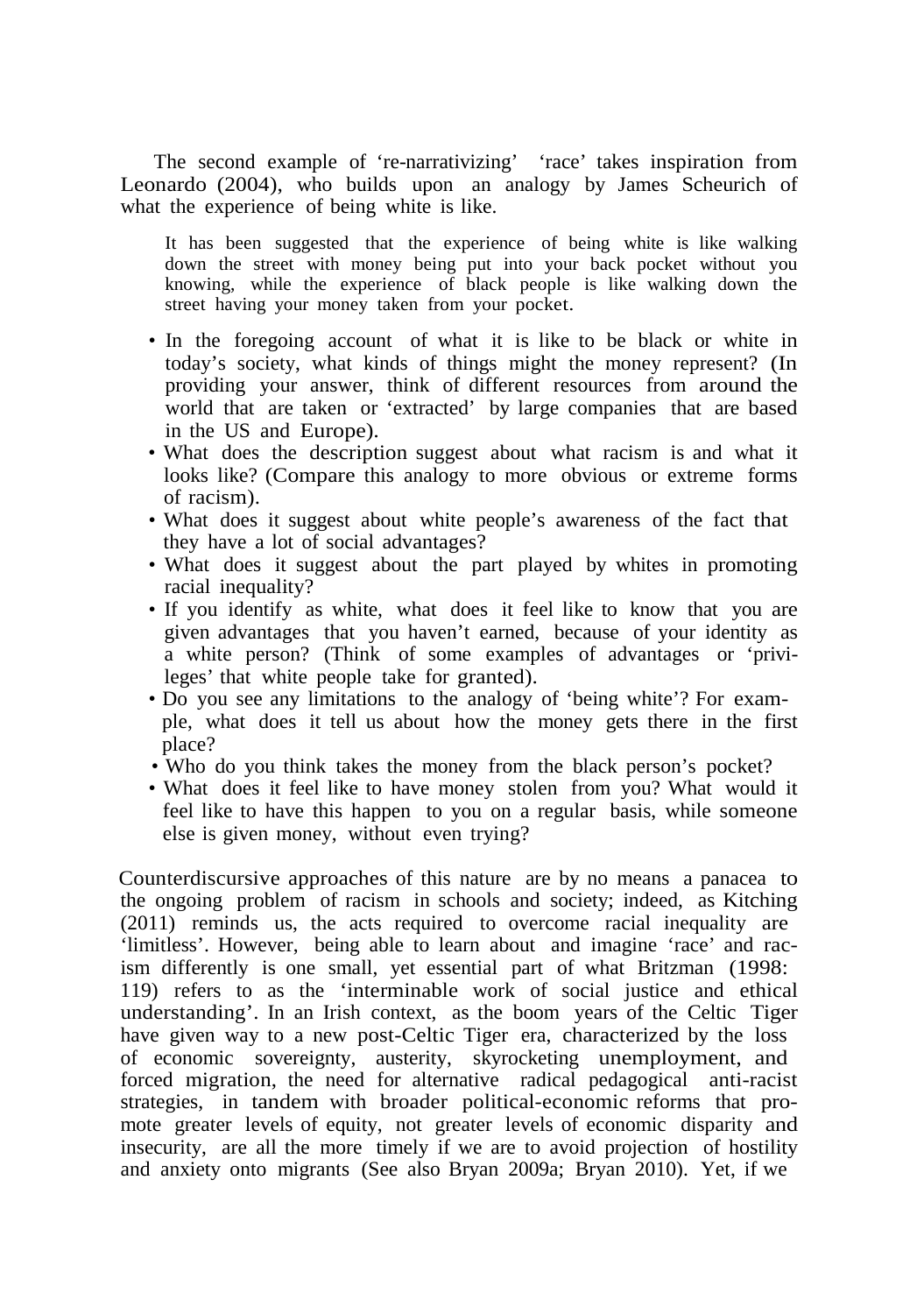are to better understand and overcome racism in society, there needs to be sustained attention to the role that school curricula play in delegitimizing, as well as legitimizing, racialized identities and in promoting and contesting racism. Re-imagining textbooks so that they 'screen in' counter-discursive understandings of 'race' and racism is a crucial means of enabling young people to think, act, and imagine themselves and the world 'otherwise'.

### Acknowledgements

This research was supported by a Dean's Grant for Student Research and a President's Grant for Research in Diversity from Teachers College, Columbia University. It was also supported by a Conflict Resolution Network Award from Columbia University and a Spencer Foundation Research Training Grant, for which I am very grateful. I would like to thank Aaron Pallas and Anna Neumann for their very helpful advice regarding the publication of this paper. I would also like to thank the anonymous reviewers for their detailed and constructive comments on an earlier version of the paper. My thanks also to Melíosa Bracken and Benjamin Mallon for their editorial assistance.

#### **Notes**

- 1. Under the terms of the Equal Status Act (2000, 2004), schools in the Republic of Ireland are permitted to discriminate in their admission policies in order to ensure the maintenance of the religious ethos of the school, so long as this discrimination is publicized in the school's admissions policy.
- 2. The 2006 census shows that 10% of the total population were classified as non-Irish nationals and that there was an 87% increase in the number of non-Irish nationals resident in the State in the 4-year period between 2002–2006.
- 3. Despite a professed commitment to 'combating racism', the National Action Plan Against Racism devotes minimal attention to issues of 'race' and racism and rationalizes the need for anti-racism in terms of securing economic competitiveness and bolstering the country's national reputation, not because racism has profoundly unjust and devastating consequences for those who experience it. For a critical analysis of Irish anti-racism policy outside of education, see Bryan (2010) and Lentin and McVeigh (2006).
- 4. There is little distinction between how the concepts of interculturalism and multiculturalism are deployed and operationalized in practice. Moreover, despite rhetorical nods to 'inclusion', 'equality', and 'human rights' in official discourse, inter-culturalism has become increasingly integrationist and assimilationist in its ideological approach as it has evolved as a policy response to the increasing diversification of Irish society. In 2010, an Intercultural Education Strategy 2010–2015 was launched by the Department of Education and Skills and Office of the Minister for Integration. 'Successful integration' of migrants is one of the dominant themes of the strategy, and the word 'integration' appears 89 times in the document. Successful integration is identified as a 'precondition for Europe's economic competitiveness and for social stability and cohesion' (Department of Education and Skills and Office of the Minister of Integration [DES and OMI] 2010: 57), as opposed to say a means of the tackling the historical and contemporary injustices of racism. Moreover, the expectation that Ireland should 'accommodate' or 'respect' cultural diversity is repeatedly expressed in conditional terms. For example, successful integration is defined as comprising a two-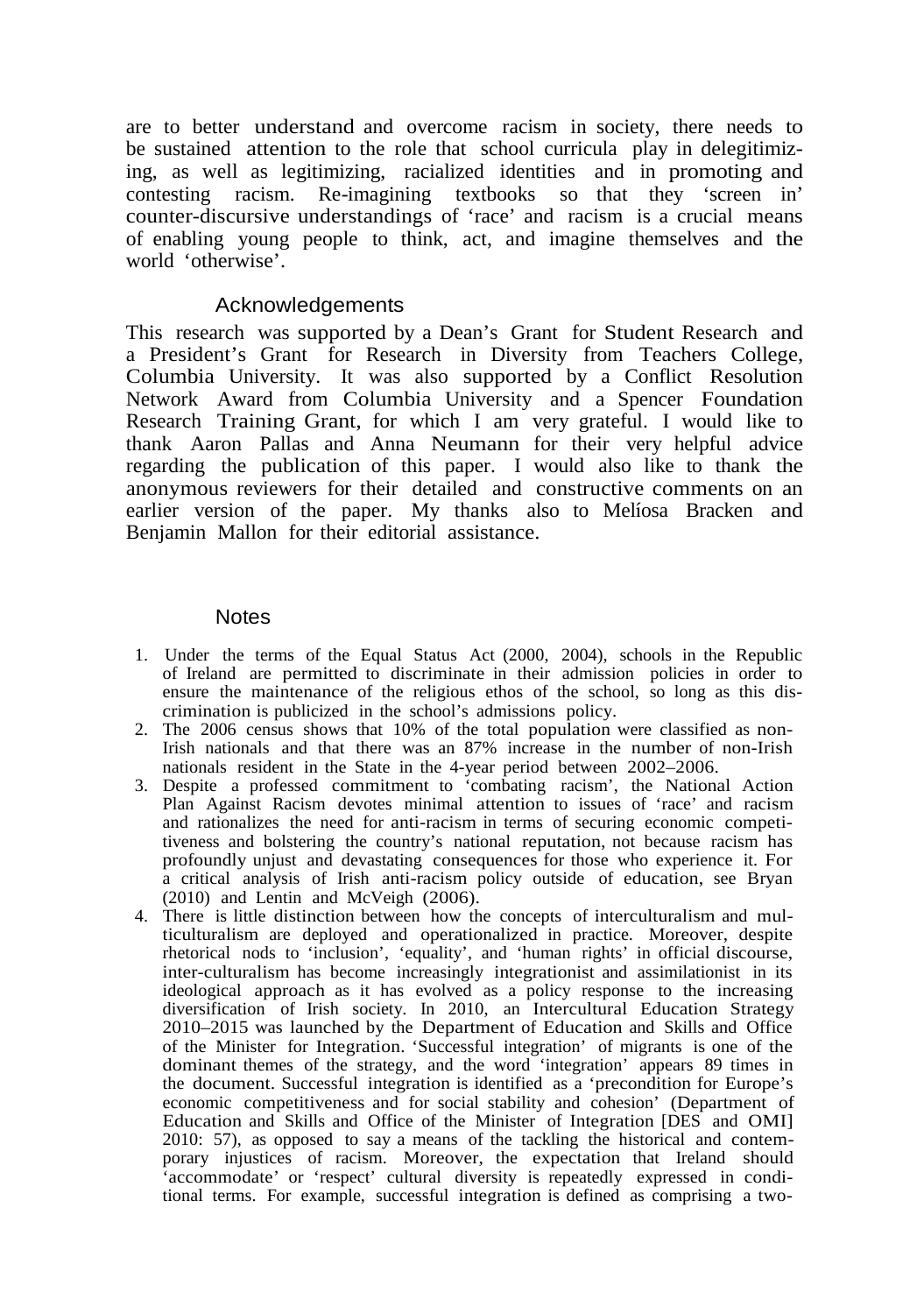way dynamic, with 'mutual respect for cultural differences, 'as long as these do not conflict with the fundamental democratic values of society' (DES and OMI 2010: 48, emphasis added). The strategy further maintains that diversity should be respected and accommodated 'where it contributes to the social good' and that 'cultural and identity values' should be protected 'as long as they do not infringe on the overall good and wellbeing of Irish society' (DES and OMI 2010: 47–48).

- 5. Specific problems with how this additive logic intersects with the existing curriculum in the Irish context have already been addressed as part of the larger project on which the present study is based (Bryan 2008, Bryan and Bracken 2011b).
- 6. All names used to refer to people and places in this article are pseudonyms.
- 7. The source of this quotation is deliberately omitted to protect the identity of the school.
- 8. One of the somewhat unique features of the Irish education system, relative to other liberal democracies, is the level of Church involvement in the ownership, governance, and running of schools. While the education system is funded or 'aided' by the state, ownership and control of schools rests predominantly with Trustees or Patrons; these patrons are defined almost exclusively in denominational terms (Devine 2011). BHC is a Community college, under the control of the County Dublin Vocational Educational Committee (CDVEC). While community colleges are theoretically non-denominational, in the sense that they neither admit nor refuse to enrol students on the basis of their religion, in practice, the underlying ethos or spirit of many such schools often remains overtly or subtly Christian. Community Colleges (also known as vocational schools) comprise about a third of all second-level or post-primary schools in the Republic of Ireland, and cater for a similar proportion of students. They are administered by local Vocational Educational Committees (VECs), which are statutory bodies with responsibility for providing a broad range of educational and training programmes, including the management and operation of second-level and further education colleges. Secondary schools, which comprise 54% of post-primary schools in the Republic, are, in contrast, privately owned and managed, in most cases by religious communities (predominantly Catholic), and can give preference in enrolment to students whose religious identification supports the ethos of the school. The remainder of second-level schools in the Republic of Ireland are community and comprehensive schools, which were established in the 1960s as a new model of post-primary education, most of which are under the control of the VECs.
- 9. The term 'international students' was the term used by school administrators to refer to ethnic minority students of migrant background, irrespective of how long they had lived in Ireland or whether they were Irish citizens. Nine of the 'international' students were of Eastern or Central European origin (from countries such as Bosnia, Albania, Romania, and Russia) and were white. The remainder were from Africa, South East Asia, or the Middle East (India, Pakistan, Saudi Arabia, Egypt, the Democratic Republic of Congo) and were racialized as 'other than white'.
- 10. To the extent that I drew on the discourse of 'race' in at least some of the interview questions means that I am equally guilty of encouraging young people to think uncritically in racialized terms.
- 11. I spent on average 3 days per week at BHC, and also volunteered as a language support teacher 1 day per week, providing 'extra English classes' to individual and small groups of English as an additional language (EAL) students. My own whiteness, as well as my positioning as an Irish-born adult and as a language support tutor within the school who was asking about a 'controversial' topic, was a persistent feature of the research process and surely shaped how young people chose to respond to the interview schedule and to express their views on 'race' and racism. See McLeod and Yates (2003) for a more detailed discussion of the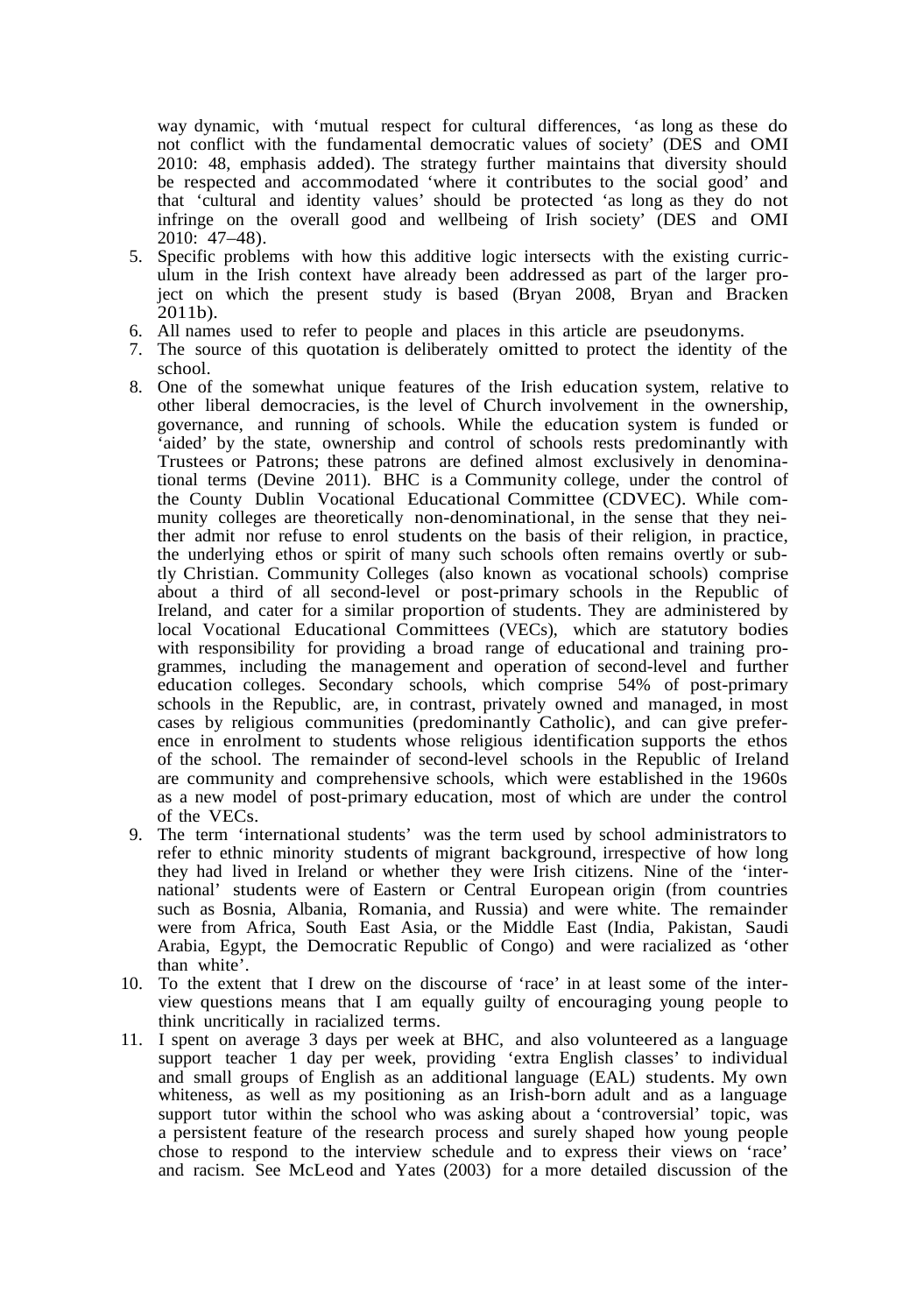ways in which researcher and participant positionality affects responses in interviews about racism.

- 12. Out of a total of 26 examinable subjects, students are typically examined in 8 to 10 subjects for the junior certificate exam. English, Irish, Mathematics, Science, CSPE, History, and Geography are mandatory subjects in most schools.
- 13. Some of the racialized minority students whom I interviewed self-identified as Irish or as both Irish and another nationality, and some had Irish citizenship. The term 'Irish-born' in this context refers to students who were born in Ireland.
- 14. As I have discussed elsewhere, at least some racialized minority students who attended BHC experienced racist name-calling, verbal insults, and 'slagging'; in one reported instance, a group of female Pakistani Muslim students were targeted by a group of white Irish boys in the schoolyard during the holy month of Ramadan. Aware that the students were fasting, these boys threw food and stones at the female students, hitting them in the face and head (Bryan 2009b).
- 15. BHC's policy of 'positive inter-culturalism' was largely focused on informing students that racism was unacceptable or 'wrong' during events to 'celebrate' the cultural diversity of its student body and on facilitating and ensuring positive interaction and social integration between Irish and 'international' students and members of the wider community, through such activities as a 'buddy-system' pairing Irish and international students and social evenings for parents from different cultural backgrounds. A more detailed analysis of the school's positive inter-culturalism policies and practices is described in Bryan (2009a) and Bryan and Bracken (2011b).
- 16. Jews in many European nations and the Irish in the UK have, of course, indeed, historically been treated as racial groups, but the reasons for this did not feature in the texts I analysed.
- 17. Between 1933–1946, the Irish government admitted only 60 Jewish refugees, and Jewish immigration was actively obstructed by a number of Irish civil servants, including Charles Bewley, the Irish envoy in Berlin in the 1930s. Bewley claimed that that Jews monopolize academic positions, dominate the financial world, refuse to assimilate, and 'invariably sacrifice the interests of the country of their birth to Jewish interests' when 'the interests of the country of their birth come into conflict with their own personal or racial interests' (Bewley 1938, cited in Keogh 1998: 132–133).
- 18. 'Operation Shamrock' was an initiative by the Irish Red Cross which ran between 1945–1950 to save German, British, and French children from starvation and the destruction of post-World War II Europe. Approximately 1000 children––most of whom were German Catholics––were taken to Ireland to be cared for by Irish foster families. While most of the children returned to their countries of origin after a number of years, some remained in Ireland.
- 19. The Irish Taoiseach, Eamon De Valera, eventually granted permission for the children to come to Ireland on the grounds that their stay would be for a limited duration of 2 years, that they would be removed elsewhere as soon as arrangements could be made, and that the Chief Rabbi's Religious Emergency Council would take full responsibility for the proper care and maintenance of the children while they remained in this country (Department of Justice memorandum April 1948, cited in Keogh 1998: 211).
- 20. Arthur Griffith, founder of Sinn Féin, published an editorial in and around the time of the Pogrom in the United Irishman, which identified Jews as enemies of the nation, depicting them as '… strange people, alien to us in thought, alien to us in sympathy' and as 'people who come to live amongst us, but who never become of us' (cited in Fanning 2002: 49).
- 21. Apple (2000) differentiates three ways in which people can potentially respond to a text: dominant (where one accepts the messages at face value); negotiated (where a reader may dispute a particular claim but still accept the overall interpretation); and oppositional (where the reader rejects dominant interpretations and repositions herself in relation to the text).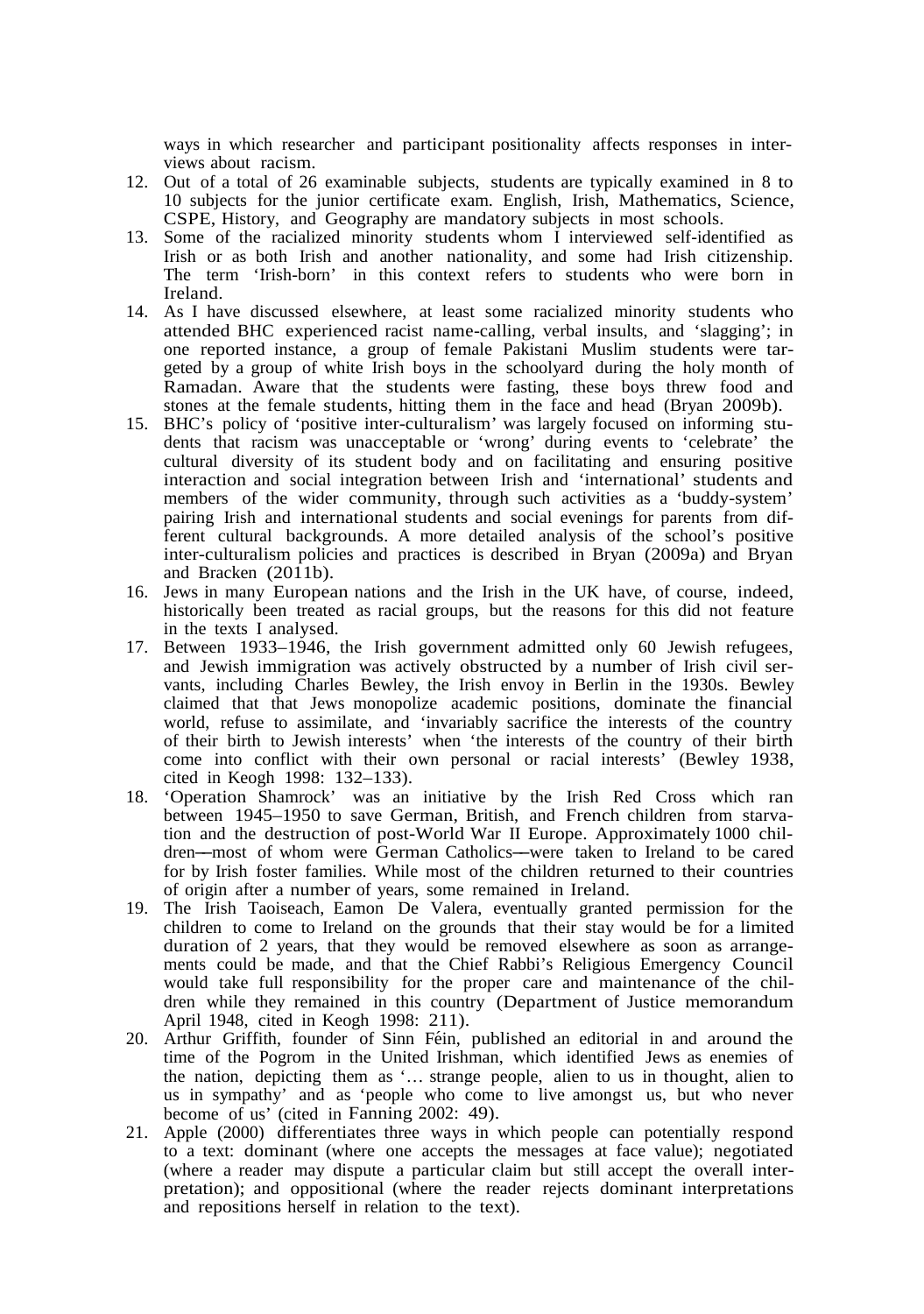#### References

,

- Anyon, J. (1978) Elementary social studies textbooks and legitimating knowledge. Theory and Research in Social Education, 6(3), 40–55.
- Apple, M. (2000) Official Knowledge: Democratic Education in a Conservative Age (London: Routledge).
- Apple, M. (2001) Educating the 'Right' Way: Markets, standards, God and inequality (New York: Routledge Falmer).
- Balibar, E. (1991) Is there a neo-racism? In E. Balibar and I. Wallerstin (eds), Race, Nation, Class: Ambiguous Identities (New York: Verso), 17–28.
- Banks, J. (1981) The nature of multiethnic education. In J. A. Banks (ed.), Education in the 80s: Multiethnic Education (Washington, DC: National Education Association), 15–22.
- Barrett, J. and Richardson, F. (2003) Impact! Civic, Social and Political Education for junior certificate (Dublin: Gill and Macmillan).
- Bonilla-Silva, E. (1997) Rethinking racism: Toward a structural interpretation. American Sociological Review, 62(3), 465-480.
- Bonilla-Silva, E. (2002) The linguistics of color-blind racism: How to talk nasty about Blacks without sounding 'racist'. Critical Sociology, 28, 41–64.
- Bonilla-Silva, E. (2006) Racism without Racists: Color-Blind Racism and the Persistence of Racial Inequality in the United States (New York: Rowman and Littlefield).
- Boyle, A. and Boyle, N. (2005) All about Faith: Complete Junior Certificate Religion (Dublin: Gill and MacMillan).
- Britzman, D. (1998) Lost subjects, contested objects: toward a psychoanalytic inquiry of learning (Albany, NY: SUNY Press).
- Bryan, A. (2008) The co-articulation of national identity and interculturalism in the Irish curriculum: educating for democratic citizenship? London Review of Education, 6(1), 47–58.
- Bryan, A. (2009a) The intersectionality of nationalism and multiculturalism in the Irish curriculum: Teaching against racism? Race, Ethnicity and Education, 12(3), 297–317.
- Bryan, A. (2009b) Migration Nation: Anti-racism and intercultural education as symbolic violence in Celtic Tiger Ireland. In F. Vavrus and L. Bartlett (eds), Critical Approaches to Comparative Education: Vertical Case Studies from Africa, Europe, the Middle East and the Americas (New York: Palgrave MacMillan), 129–146.
- Bryan, A. (2010) Corporate multiculturalism, diversity management, and positive interculturalism in Irish schools and society. Irish Educational Studies, 29(3), 253–269.
- Bryan, A. and Bracken, M. (2011a) Learning to Read the World?: Teaching and Learning about Global Citizenship and International Development in Post-Primary Schools (Dublin: Irish Aid).
- Bryan, A. and Bracken, M. (2011b) 'They think the book is right and I am wrong': Intercultural education and the positioning of ethnic minority students in the formal and informal curriculum. In M. Darmody, N. Tyrell and S. Song (eds), The Changing Faces of Ireland: Exploring the Lives of Immigrant and Ethnic Minority Children (Rotterdam: Sense), 105–123.
- Connolly, P. (2006) 'It goes without saying (well, sometimes)'. Racism, whiteness and identity in Northern Ireland. In J. Agyeman and S. Neal (eds), The New Countryside? Ethnicity, Nation and Exclusion in Contemporary Rural Britain (Bristol, UK: Policy Press), 21–45.
- de Búrca, U. and Jeffers, G. (1999) Connected 2: Civic, Social and Political Education for Second and Third Year (Dublin: The Educational Company of Ireland).
- Department of Justice, Equality and Law Reform (2005) Planning for Diversity: the National Action Plan Against Racism 2005–2008 (Dublin: Department of Justice Equality and Law Reform).
- Devine, D. (2011) Immigration and Schooling in the Republic of Ireland: Making a Difference? (Manchester, New York: Manchester University Press).
- Doane, A. (1996) Contested terrain: negotiating racial understandings in public discourse. Humanity & Society, 20(4), 32–51.
- Doane, A. (2006) What is racism? Racial discourse and racial politics. Critical Sociology, 32(2-3), 255–274.
- Duffy, C. (2004) The New Religion for Living Series Religion Book 2 (Dublin: Alpha Press).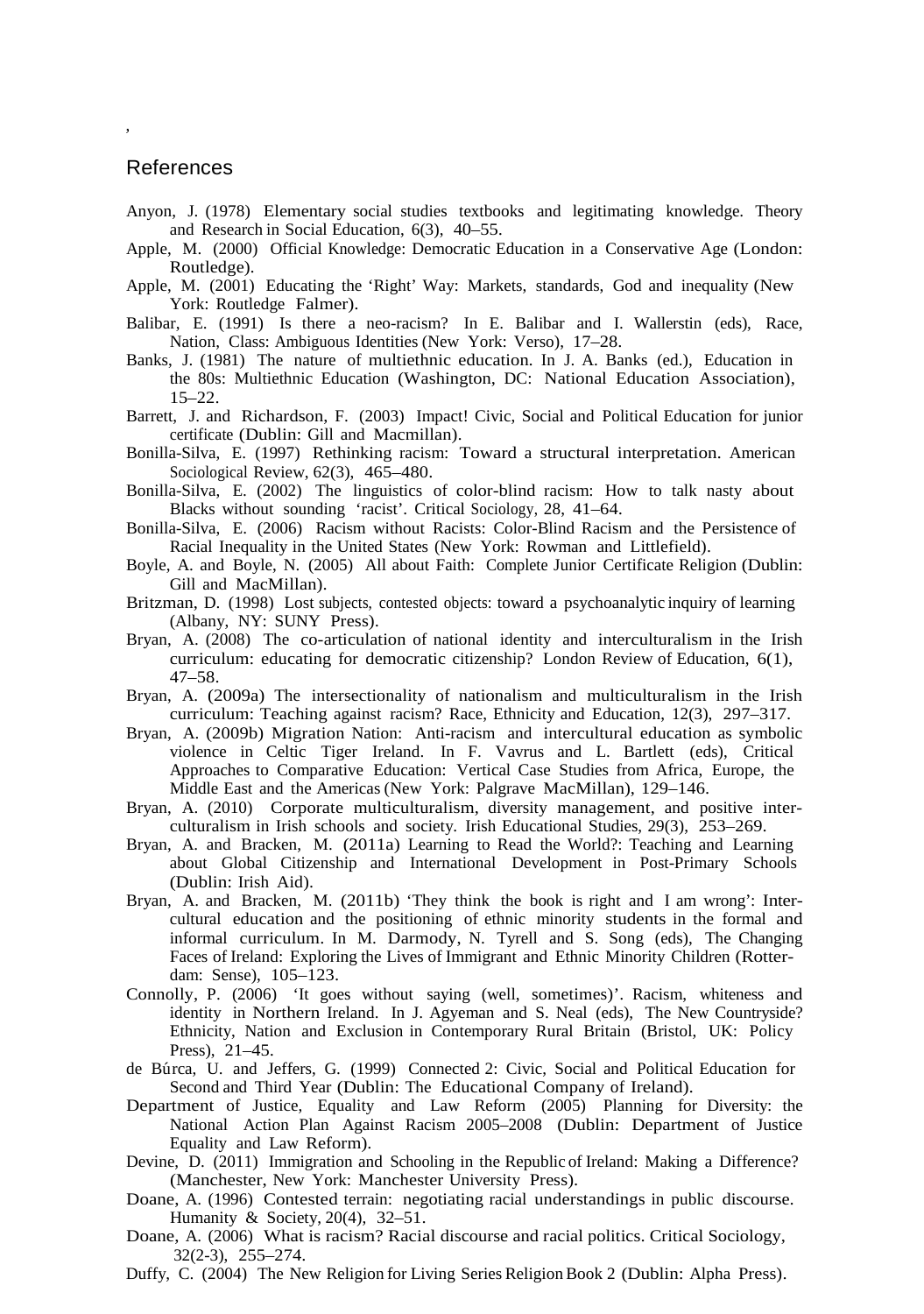Fairclough, N. (1995) Critical Discourse Analysis (London: Longman).

- Fanning, B. (2002) Racism and Social Change in the Republic of Ireland (Manchester: Manchester University Press).
- Forman, T. (2004) Colour-blind racism and racial indifference. the role of racial apathy in facilitating enduring racial inequalities. In M. Krysan and A. E. Lewis (eds), The Changing Terrain of Race and, Ethnicity, (Russell Sage Foundation: New York) 43– 66.
- Forman, T. and Lewis, A. (2006) Racial apathy and hurricane Katrina: The social anatomy of prejudice in the post-civil rights era. Du Bois Review, 3(1), 175–202.
- Garner, S. (2004) Racism in the Irish experience (London: Pluto).
- Garner, S. (2007) Whiteness: an introduction (New York: Routledge).
- Gillborn, D. (2006) Rethinking white supremacy: who counts in 'whiteworld'. Ethnicities, 6(3), 318–340.
- Gillborn, D. and Youdell, D. (2009) Critical perspectives on race and schooling. In J. Banks (ed.), The Routledge International Companion to Multicultural Education (New York: Routledge), 173–185.
- Goan, S. and Ryan, T. (2004) Exploring Faith: Junior Certificate Religious Education (Cork: The Celtic Press).
- Hage, G. (2003) Against Paranoid Nationalism: Searching for Hope in a Shrinking Society (Australia: Pluto Press).
- Hall, S. (2000) Conclusion: The multi-cultural question. In B. Hesse (ed.), Un/settled Multiculturalisms (London: Zed Books), 209–241.
- Hayes, C. (2003) New Complete Geography (Dublin: Gill and Macmillan).
- Henriques, J. (1984) Changing the Subject: Psychology, Social Regulation and Subjectivity (London, New York: Methuen).
- Hughes, G., McGinnity, F., O'Connell, P. and Quinn, E. (2007) The impact of immigration. In T. Fahey, H. Russell and C. Whelan (eds), Best of Times? The Social Impact of the Celtic Tiger (Dublin: Institute of Public Administration, Economic and Social Research Institute), 217–244.
- Keogh, D. (1998) Jews in Twentieth Century Ireland: Refugees, Anti-Semitism and the Holocaust (Cork: Cork University Press).
- Kitching, K. (2011) Taking responsibility for race inequality and the limitless acts required: Beyond 'good/bad whites' to the immeasurably whitened self. Power and Education, 3(2), 164–178.
- Lentin, R. (2002a) At the heart of the hibernian post-metropolis. Spatial narratives of ethnic minorities and diasporic communities in a changing city. City, 6(2), 229–249.
- Lentin, R. (2002b) 'Who ever heard of an Irish Jew'? The intersection of 'Irishness' and 'Jewishness'. In R. Lentin & R. McVeigh (eds), Racism and Anti-racism in Ireland. (Belfast: Beyond the Pale Press), 153–166.
- Lentin, R. and McVeigh, R. (2006) After Optimism? Ireland, Racism and Globalisation (Dublin: Metro Éireann Publications).
- Leonardo, Z. (2004) The colour of supremacy: Beyond the discourse of 'White privilege'. Educational Philosophy and Theory, 36(2), 137–152.
- Lesko, N. and Bloom, L. (1998) Close encounters: truth, experience and interpretation in multicultural teacher education. Journal of Curriculum Studies, 30(4), 375–395.
- Loyal, S. (2003) Welcome to the Celtic Tiger: racism, immigration and the state. In C. Coulter and S. Coleman (eds), The End of Irish history: Critical Reflections on the Celtic Tiger (Manchester: Manchester University Press), 74–94.
- Lucey, D. (2002) The Past Today: Complete Junior Certificate History (Dublin: Gill and Macmillan).
- Luhmann, S. (1998) Queering/querying pedagogy? Or pedagogy is a pretty queer thing. In W.F. Pinar (ed.), Queer Theory in Education (Mahwah, NJ: Lawrence Erlbaum), 141–155.
- MacLaughlin, J. (1999) Nation-building, social closure and anti-traveller racism in Ireland. Sociology, 33(1), 1–23.